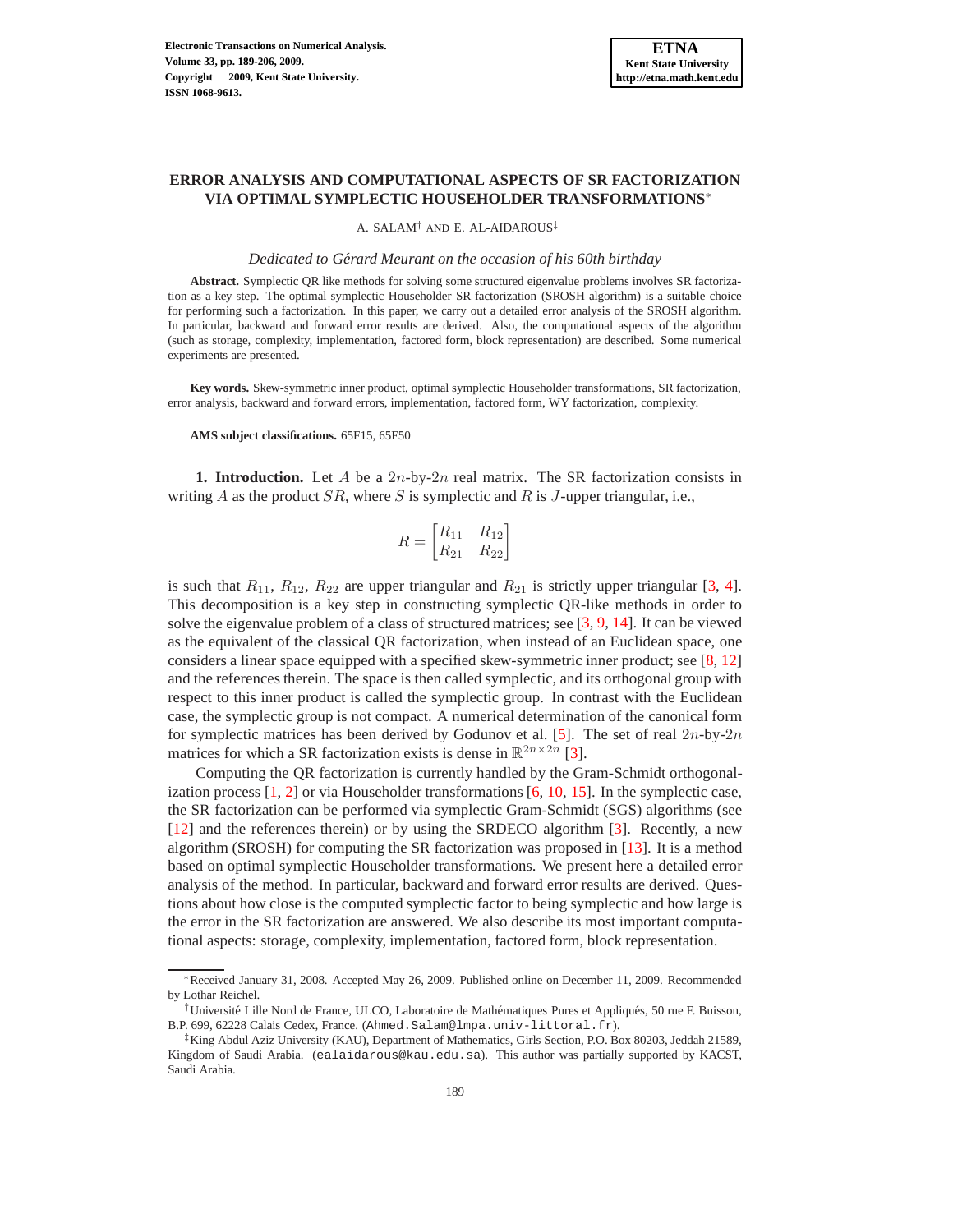The remainder of this paper is organized as follows. In Section [2,](#page-1-0) the symplectic House-holder SR factorization is reviewed. Section [3](#page-3-0) is devoted to the computational aspects of the optimal symplectic Householder SR factorization. Section [4](#page-9-0) treats in detail the error analysis of the SROSH algorithm. Some illustrative numerical experiments are presented.

<span id="page-1-0"></span>**2. SR decomposition.** We review briefly the SR factorization, via symplectic House-holder transformations. A detailed study is provided in [\[13](#page-17-12)].

**2.1. Symplectic Householder transformations (SHT).** Let  $J_{2n}$  (or simply J) be the  $2n$ -by- $2n$  real matrix

$$
J_{2n} = \begin{bmatrix} 0_n & I_n \\ -I_n & 0_n \end{bmatrix},\tag{2.1}
$$

where  $0_n$  and  $I_n$  stand for the n-by-n null and identity matrices, resectively. The linear space  $\mathbb{R}^{2n}$  with the indefinite skew-symmetric inner product

$$
(x,y)_J = x^T J y \tag{2.2}
$$

is called symplectic. We denote the orthogonality with respect to  $(\cdot, \cdot)_J$  by  $\perp'$ , i.e., for  $x, y \in \mathbb{R}^{2n}$ ,  $x \perp' y$  stands for  $(x, y)_J = 0$ . The symplectic adjoint  $x^J$  of a vector x is defined by

$$
x^J = x^T J. \tag{2.3}
$$

The symplectic adjoint of  $M \in \mathbb{R}^{2n \times 2k}$  is defined by

$$
M^J = J_{2k}^T M^T J_{2n}.
$$
\n(2.4)

DEFINITION 2.1. *A matrix*  $S \in \mathbb{R}^{2n \times 2k}$  *is called symplectic if* 

$$
S^J S = I_{2k}.\tag{2.5}
$$

The symplectic group (multiplicative group of square symplectic matrices) is denoted by  $S.$  A transformation  $T$  given by

$$
T = I + cvvJ \text{ where } c \in \mathbb{R}, \ v \in \mathbb{R}^{\nu} \text{ (with } \nu \text{ even)}
$$
 (2.6)

is called a symplectic Householder transformation [\[13\]](#page-17-12). It satisfies

<span id="page-1-1"></span>
$$
T^J = I - cvv^J. \tag{2.7}
$$

The vector  $v$  is called the direction of  $T$ .

**2.2. The mapping problem.** For  $x, y \in \mathbb{R}^n$ , there exists a symplectic Householder transformation T such that  $Tx = y$  if  $x = y$  or  $x^J y \neq 0$ . T is given by

$$
T = I - \frac{1}{x^J y} (y - x)(y - x)^J.
$$

Moreover, each non-null vector x can be mapped onto any non-null vector y by a product of at most two symplectic Householder transformations. Symplectic Householder transformations are rotations, i.e.,  $det(T) = 1$ ; and the symplectic group S is generated by symplectic Householder transformations.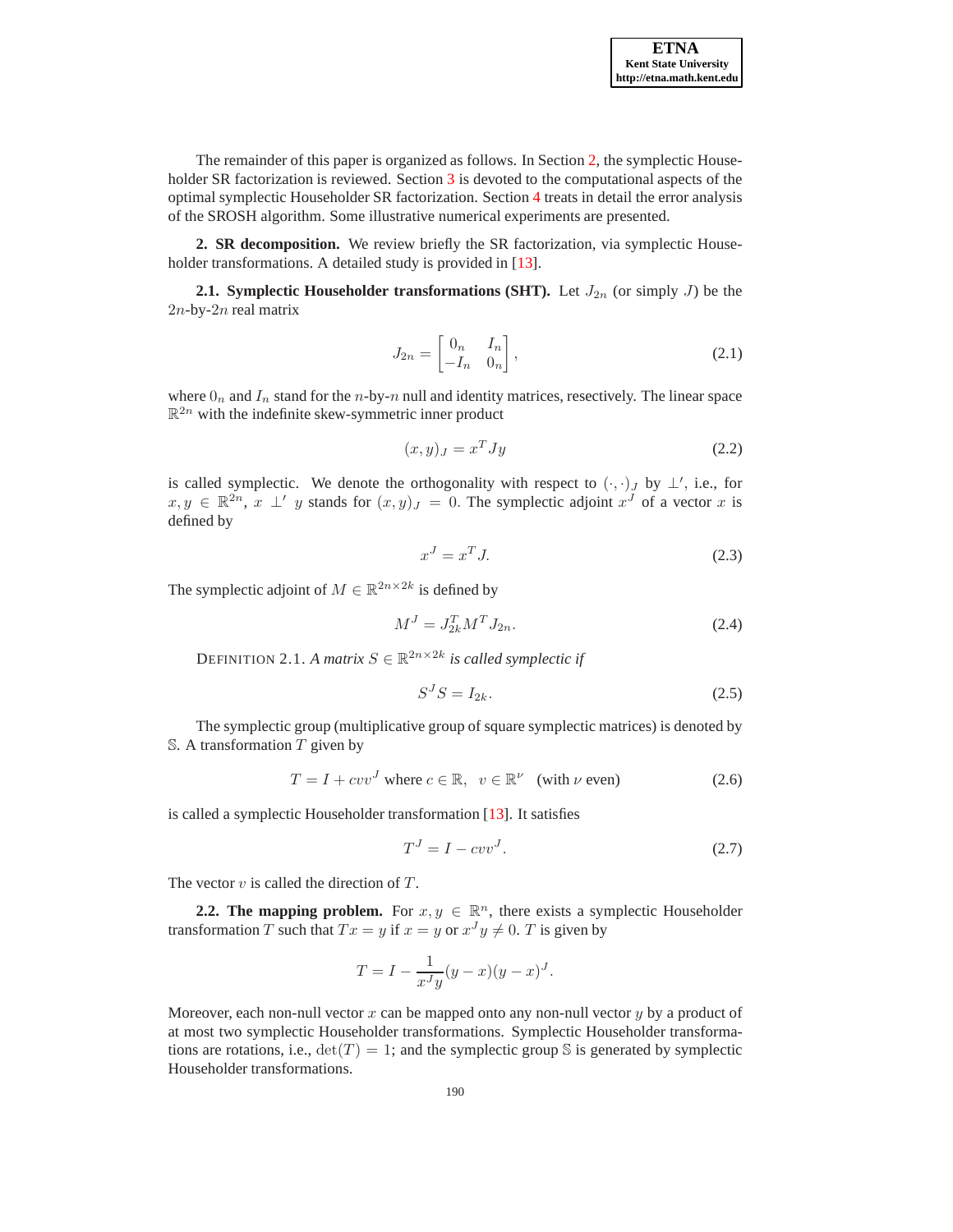.

**2.3. SR factorization via symplectic Householder transformations.** The symplectic Householder SR factorization can be viewed as the analogue of Householder QR factorization in the symplectic case; see [\[13\]](#page-17-12) for more details. Let  $\{e_1, \ldots, e_{2n}\}$  be the canonical basis of  $\mathbb{R}^{2n\times 2}$ ,  $[a, b] \in \mathbb{R}^{2n\times 2}$ , and  $\rho$ ,  $\mu$ , and  $\nu$  be arbitrary scalars. We seek symplectic Householder transformations  $T_1$  and  $T_2$  such that

<span id="page-2-1"></span>
$$
T_1(a) = \rho e_1, \qquad T_2(e_1) = e_1, \qquad T_2(T_1(b)) = \mu e_1 + \nu e_{n+1}.
$$
 (2.8)

The fact that  $T_2T_1$  is a symplectic isometry yields the necessary condition

<span id="page-2-0"></span>
$$
a^{J}b = (T_2T_1(a))^{J}(T_2T_1(b)) = \rho \nu.
$$
\n(2.9)

<span id="page-2-2"></span>THEOREM 2.2. *Let* ρ*,* ν *be such that [\(2.9\)](#page-2-0) is satisfied, and let*

$$
c_1 = -\frac{1}{\rho a^J e_1}, \qquad v_1 = \rho e_1 - a,
$$
  

$$
c_2 = -\frac{1}{(T_1(b))^J(\mu e_1 + \nu e_{n+1})}, \qquad v_2 = \mu e_1 + \nu e_{n+1} - T_1(b).
$$

*Then*

$$
T_1 = I + c_1 v_1 v_1^J, \qquad T_2 = I + c_2 v_2 v_2^J,
$$
\n(2.10)

*satisfy [\(2.8\)](#page-2-1).*

**2.4. The SRSH algorithm.** We outline here the steps of the algorithm. Let  $A = [a_1, \ldots, a_p, a_{p+1}, \ldots, a_{2p}] \in \mathbb{R}^{2n \times 2p}$ . Let  $r_{11}, r_{1,p+1}, r_{p+1,p+1}$  be arbitrary scalars satisfying  $r_{11}r_{p+1,p+1} = a_1^J a_{p+1}$ . The first step of the SRSH algorithm is to find  $T_1$  (i.e.,  $c_1$ ) and  $v_1$  by Theorem [2.2\)](#page-2-2) such that  $T_1(a_1) = r_{11}e_1$  and  $T_2$  (i.e.,  $c_2$  and  $v_2$  by Theorem 2.2) such that  $T_2(e_1) = e_1$  and  $T_2T_1(a_{p+1}) = r_{1,p+1}e_1 + r_{p+1,p+1}e_{n+1}$ . This step involves two free parameters. The action of  $T_2T_1$  on A is

$$
T_2T_1A = \begin{bmatrix} r_{11} & r(1,2:p) & r_{1,p+1} & r(1,p+2:2p) \\ 0 & A_{11}^{(2)} & 0 & A_{12}^{(2)} \\ 0 & r(p+1,2:p) & r_{p+1,p+1} & r(p+1,p+2:2p) \\ 0 & A_{21}^{(2)} & 0 & A_{22}^{(2)} \end{bmatrix}
$$

Denote

$$
\tilde{A}^{(2)} = \begin{bmatrix} A_{11}^{(2)} & A_{12}^{(2)} \\ A_{21}^{(2)} & A_{22}^{(2)} \end{bmatrix},
$$

and let  $r_{22}$ ,  $r_{2,p+2}$ ,  $r_{p+2,p+2}$  be arbitrary scalars with  $\tilde{A}^{(2)}(1,:)$  $\tilde{A}^{(2)}(p,:) = r_{22} r_{p+2,p+2}$ . The next step is to apply the previous step to  $\tilde{A}^{(2)}$ , i.e., find (by Theorem [2.2\)](#page-2-2)

$$
\tilde{T}_3 = I_{2n-2} + c_3 \tilde{v}_3 \tilde{v}_3^J, \text{ where } \tilde{v}_3 = \begin{bmatrix} u_3 \\ w_3 \end{bmatrix} \in \mathbb{R}^{2n-2}, \text{ and}
$$
\n
$$
\tilde{T}_4 = I_{2n-2} + c_4 \tilde{v}_4 \tilde{v}_4^J, \text{ where } \tilde{v}_4 = \begin{bmatrix} u_4 \\ w_4 \end{bmatrix} \in \mathbb{R}^{2n-2},
$$

such that

$$
\tilde{T}_4 \tilde{T}_3 \tilde{A}^{(2)} = \begin{bmatrix} r_{22} & r(2,3:p) & r_{2,p+2} & r(2,p+3:2p) \\ 0 & A_{11}^{(3)} & 0 & A_{12}^{(3)} \\ 0 & r(p+2,3:p) & r_{p+2,p+2} & r(p+2,p+3:2p) \\ 0 & A_{21}^{(3)} & 0 & A_{22}^{(3)} \end{bmatrix}.
$$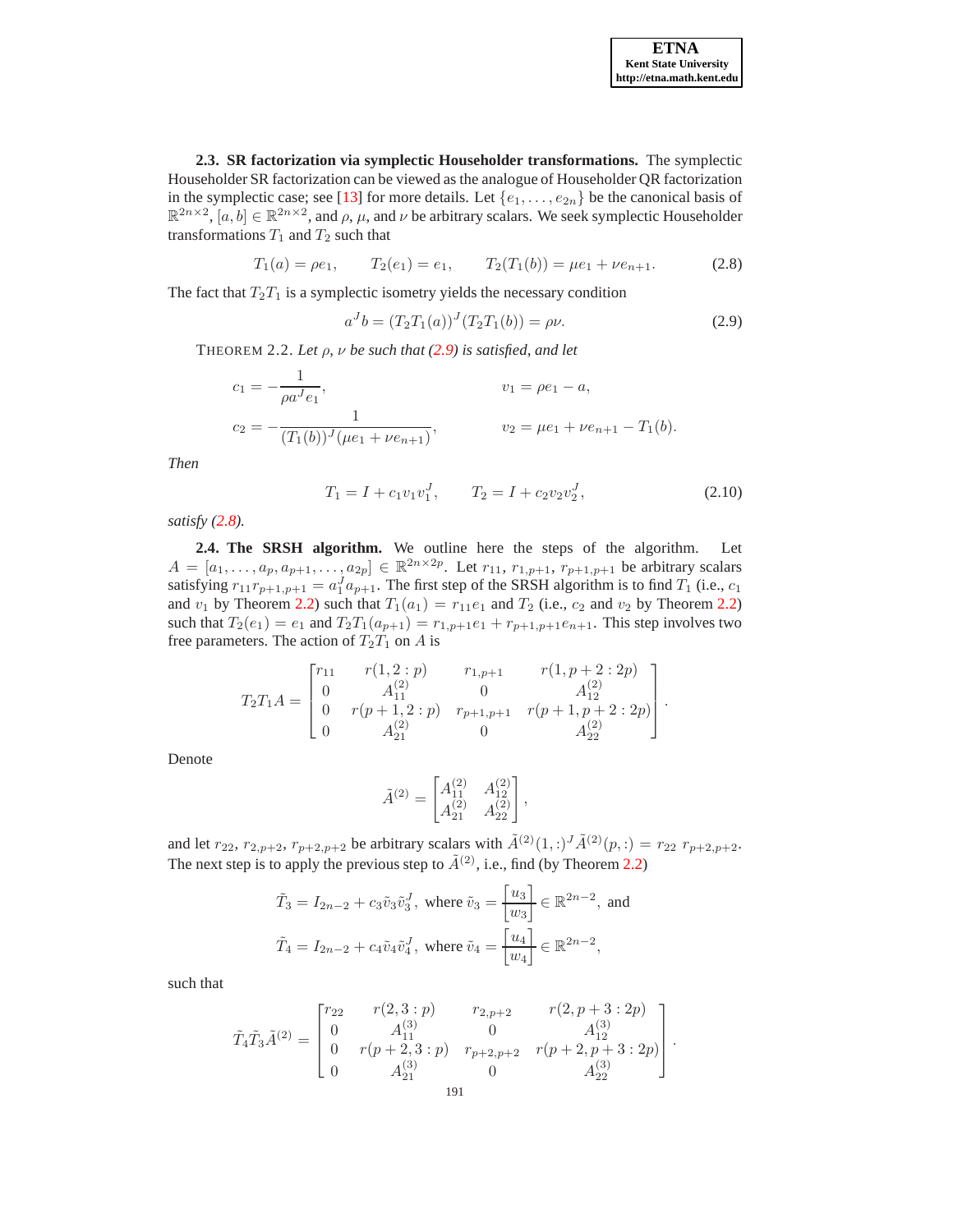Set  $T_3 = I_{2n} + c_3v_3v_3^J$ ,  $T_4 = I_{2n} + c_4v_4v_4^J$ , where

$$
\begin{bmatrix} v_3 & v_4 \end{bmatrix} = \begin{bmatrix} 0 & 0 \\ \frac{u_3}{u_4} & \frac{u_4}{u_4} \\ w_3 & w_4 \end{bmatrix} \in \mathbb{R}^{2n \times 2}.
$$

Then  $T_3$ ,  $T_4$  are symplectic Householder transformations [\[13](#page-17-12)], and their action is given by

$$
T_{4}T_{3}T_{2}T_{1}A = \begin{bmatrix} r_{11} & r_{12} & r(1,3:p) & r_{1,p+1} & r_{1,p+2} & r(1,p+3:2p) \\ 0 & r_{22} & r(2,3:p) & 0 & r_{2,p+2} & r(2,p+3:2p) \\ 0 & 0 & A_{11}^{(3)} & 0 & 0 & A_{12}^{(3)} \\ 0 & r_{p+1,2} & r(p+1,3:p) & r_{p+1,p+1} & r_{p+1,p+2} & r(p+1,p+3:2p) \\ 0 & 0 & r(p+2,3:p) & 0 & r_{p+2,p+2} & r(p+2,p+3:2p) \\ 0 & 0 & A_{21}^{(3)} & 0 & 0 & A_{22}^{(3)} \end{bmatrix}.
$$

The *i*th step is now clear. At the last step ( $p$ th step), we obtain

$$
T_{2p}T_{2p-1}\ldots T_4T_3T_2T_1A = \begin{bmatrix} R_{11} & R_{12} \\ R_{21} & R_{22} \end{bmatrix} = R \in \mathbb{R}^{2n \times 2p},
$$

where  $R_{11}$ ,  $R_{12}$ ,  $R_{22}$  are upper triangular and  $R_{21}$  is strictly upper triangular. R is called *J*-upper triangular. We get  $A = SR$  with  $S = T_1^J T_2^J \dots T_{2p-1}^J T_{2p}^J$ .

The algorithm SRSH involves free parameters. At each iteration  $j$  of SRSH, two of the three parameters  $r_{jj}$ ,  $r_{j,p+j}$ ,  $r_{j+p,j+p}$  can be chosen freely.

<span id="page-3-0"></span>**3. SR factorization via optimal symplectic Householder transformations.** The SROSH algorithm corresponds to an efficient way of choosing the free parameters in the SRSH algorithm. It is based on the following result; see [\[13](#page-17-12)].

THEOREM 3.1. Let  $[a, b] \in \mathbb{R}^{2n \times 2}$ , and let

$$
\rho = sign(a_1) \|a\|_2, \ c_1 = -\frac{1}{\rho a^J e_1}, \ v_1 = a - \rho e_1, \ T_1 = I + c_1 v_1 v_1^J.
$$

*Then* T<sup>1</sup> *has minimal 2-norm condition number and satisfies*

<span id="page-3-1"></span>
$$
T_1(a) = \rho e_1. \t\t(3.1)
$$

Let u be the vector  $u = T_1(b)$  and  $u_j$  *its jth component, and let* 

$$
\nu = u_{n+1}, \qquad \xi = \|u - u_1 e_1 - u_{n+1} e_{n+1}\|_2, \qquad \mu = u_1 \pm \xi,
$$
  

$$
c_2 = -\frac{1}{\pm \xi u_{n+1}}, \qquad v_2 = u - \mu e_1 - u_{n+1} e_{n+1}, \qquad T_2 = I + c_2 v_2 v_2^J.
$$

*Then*  $T_2$  *has minimal 2-norm condition number and satisfies* 

$$
T_2(e_1) = e_1 \text{ and } T_2(u) = \mu e_1 + \nu e_{n+1}.
$$
 (3.2)

We refer to  $T_1, T_2$  as optimal symplectic Householder transformations.

REMARK 3.2. The vector  $v_2$  differs from u only by the first and  $(n + 1)$ th components *and satisfies*  $v_2(n + 1) = 0$ *. This will be taken in consideration when storing*  $v_2$ *.*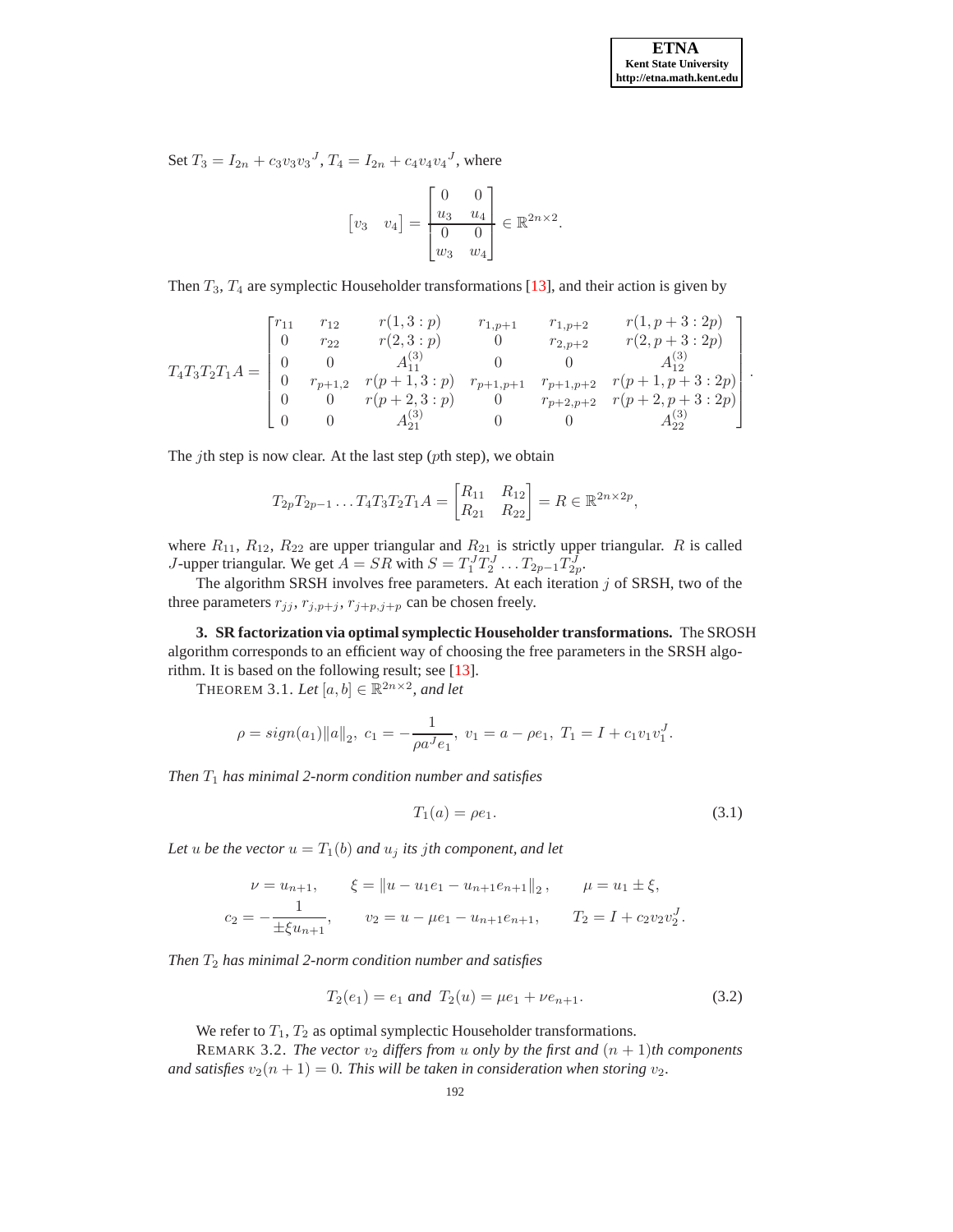**3.1. The SROSH algorithm.** Given an input vector  $a$ , the procedure  $osh 1$  below returns the coefficient  $c_1$  and the vector  $v_1$  for the optimal symplectic Householder transformation  $T_1$ of Theorem [3.1.](#page-3-1) Similarly, the procedure osh2 computes the optimal symplectic Householder transformation  $T_2$ .

We normalize the optimal symplectic Householder vector of the procedure  $\alpha sh1$  so that  $v_1(1) = 1$ . Thus  $v_1(2:2n)$  can be stored where the zeros have been introduced in a, i.e.,  $a(2:2n)$ . As in the classical case, we refer to  $v_1(2:2n)$  as the essential part of the optimal symplectic Householder vector of  $T_1$ . This gives the following procedure:

<span id="page-4-1"></span>ALGORITHM 3.3. *(First optimal symplectic Householder transformation) Given*  $a \in \mathbb{R}^{2n}$ , this function computes  $v \in \mathbb{R}^{2n}$  with  $v(1) = 1$  and  $c \in \mathbb{R}$  such that  $T = I + cvv^{J}$  is the optimal symplectic Householder transformation satisfying  $Ta = \rho e_1$  of *Theorem [3.1.](#page-3-1)*

```
function [c, v] = \text{osh}(a)den = length(a); \ \ n = den/2;J = [zeros(n), eye(n); -eye(n), zeros(n)];\rho = sign(a_1) \|a\|_2; \ \ aux = a(1) - \rho;if aux = 0c = 0; v = 0; \%T = I;else if a_{n+1} = 0display('division by zero');
      return
else
      v = \frac{a}{a}rac{a}{aux}; c = \frac{aux^2}{\rho a_{n+1}}\frac{a \sin \theta}{\rho a_{n+1}}; v(1) = 1;
      \% T = (eye(den) + c * v * v' * J);end
```
In a similar way, it is possible to normalize the optimal symplectic Householder vector  $v_2$  so that  $v_2(1) = 1$ . Moreover, since the  $v_2(n + 1)$  is zero.  $v_2(2 : 2n)$  can be stored where the zeros have been introduced in  $u$ . This is clarified by the following figure. Such storage is not possible if the symplectic Householder transformation used is not optimal (since in this case,  $v_2(n + 1)$  is not necessarily zero).



We refer to  $v_2(2:2n)$  as the essential part of the optimal symplectic Householder vector of  $T_2$ .

<span id="page-4-0"></span>ALGORITHM 3.4. *(Second optimal symplectic Householder transformation) Given*  $u \in \mathbb{R}^{2n}$ , this function computes  $v \in \mathbb{R}^{2n}$  with  $v(1) = 1$  and  $c \in \mathbb{R}$  such that  $T = I + cvv<sup>J</sup>$  is the optimal symplectic Householder transformation satisfying  $Te<sub>1</sub> = e<sub>1</sub>$ *and*  $Tu = \mu e_1 + \nu e_{n+1}$  *of Theorem [3.1.](#page-3-1)*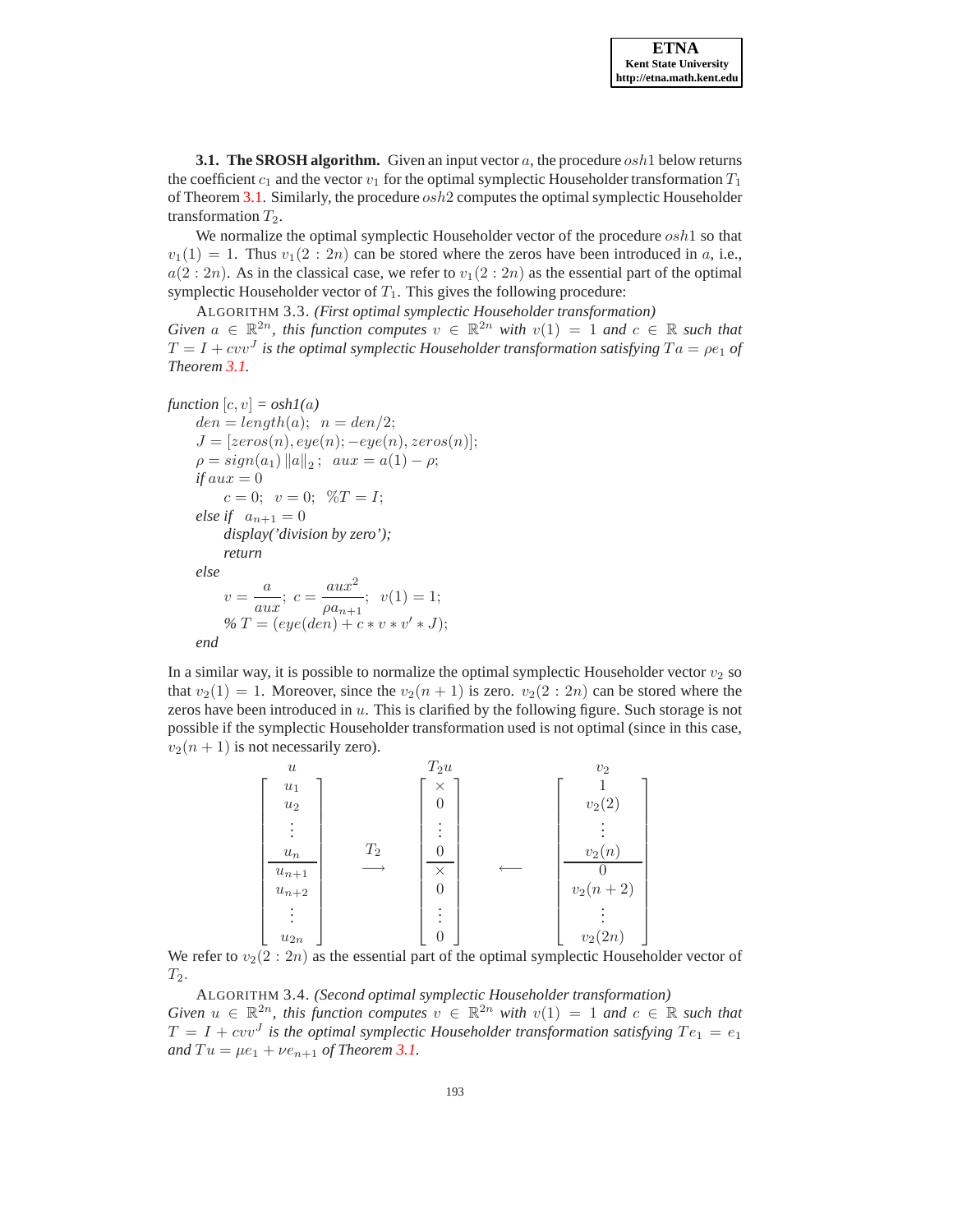*function*  $[c, v] = \text{osh}2(u)$  $den = length(u); \ \ n = den/2;$  $J = [zeros(n), eye(n); -eye(n), zeros(n)];$ *if*  $n=1$  $v = zeros(den, 1); c = 0; \%T = I$ *else*  $I = [2:n, n+2: den]; \xi = norm(u(I));$ *if*  $\xi = 0$  $v = zeros(den, 1); c = 0; \%T = I;$ *else*  $\nu = u(n+1); \quad % \omega = u_1 + \xi;$  *no need to compute*  $\mu;$ *if*  $u(n+1) = 0$ *display('division by zero') return else*  $v=-\frac{u}{\zeta}$  $\frac{u}{\xi}$ ;  $v(1) = 1$ ;  $v(n+1) = 0$ ;  $c = \frac{\xi}{u(n+1)}$ ; *end end end*

REMARK 3.5. *The quantity*  $\xi$  *also can be taken to be*  $-norm(u(I))$  *in Algorithm [3.4.](#page-4-0)* Note that the product of a symplectic Householder matrix  $T = I + cvv<sup>J</sup>$  with a given vector  $a$  of dimension  $2n$  can be computed easily without explicitly forming  $T$  itself, since

$$
Ta = a + cv(v^J a).
$$

This formulation requires 8n flops. If  $A \in \mathbb{R}^{2n \times 2p}$  is a matrix, then the TA can be written as  $TA = A + cv(v^T A) = A + cv(v^T JA) = A + cvw^T$ , where  $w = -A^T Jv$ . Likewise, if  $T = I + cvv^{T}J \in \mathbb{R}^{2p \times 2p}$ , then

$$
AT = A(I + cvvTJ) = A + cwvTJ,
$$

where  $w = cAv$ . Hence, a 2n-by-2p symplectic Householder transformation is a rank-one matrix update and involves a matrix-vector multiplication and an outer product update. It requires  $16np$  flops. If T is treated as a general matrix and the structure is not exploited, the amount of work increases by an order of magnitude. Thus, as in the classical case, symplectic Householder updates never entail the explicit formation of the symplectic Householder matrix. Note that both of the above Householder updates can be implemented in a way that exploits the fact that  $v_1(1) = 1$  for  $T_1$  and  $v_2(1) = 1$ ,  $v_2(n + 1) = 0$  for  $T_2$ .

**3.2. Factored form representation.** Many symplectic Householder-based factorization algorithms compute products of symplectic Householder matrices

<span id="page-5-0"></span>
$$
S = T_1 T_{n+1} T_2 T_{n+2} \dots T_k T_{n+k}, \quad T_j = I + c_j v^{(j)} v^{(j)}^T J,
$$
\n(3.3)

where  $k \le n$  and the vectors  $v^{(j)}$ ,  $v^{(n+j)}$ ,  $j = 1, ..., k$  have the form

$$
v^{(j)} = \begin{bmatrix} 0_{j-1}^T & 1 & v_{j+1}^{(j)} & \dots & v_n^{(j)} & | & 0_{j-1}^T & v_{n+j}^{(j)} & \dots & v_{2n}^{(j)} \end{bmatrix}^T,
$$
  

$$
v^{(n+j)} = \begin{bmatrix} 0_{j-1}^T & 1 & v_{j+1}^{(n+j)} & \dots & v_n^{(n+j)} & | & 0_j^T & v_{n+j+1}^{(n+j)} & \dots & v_{2n}^{(n+j)} \end{bmatrix}^T.
$$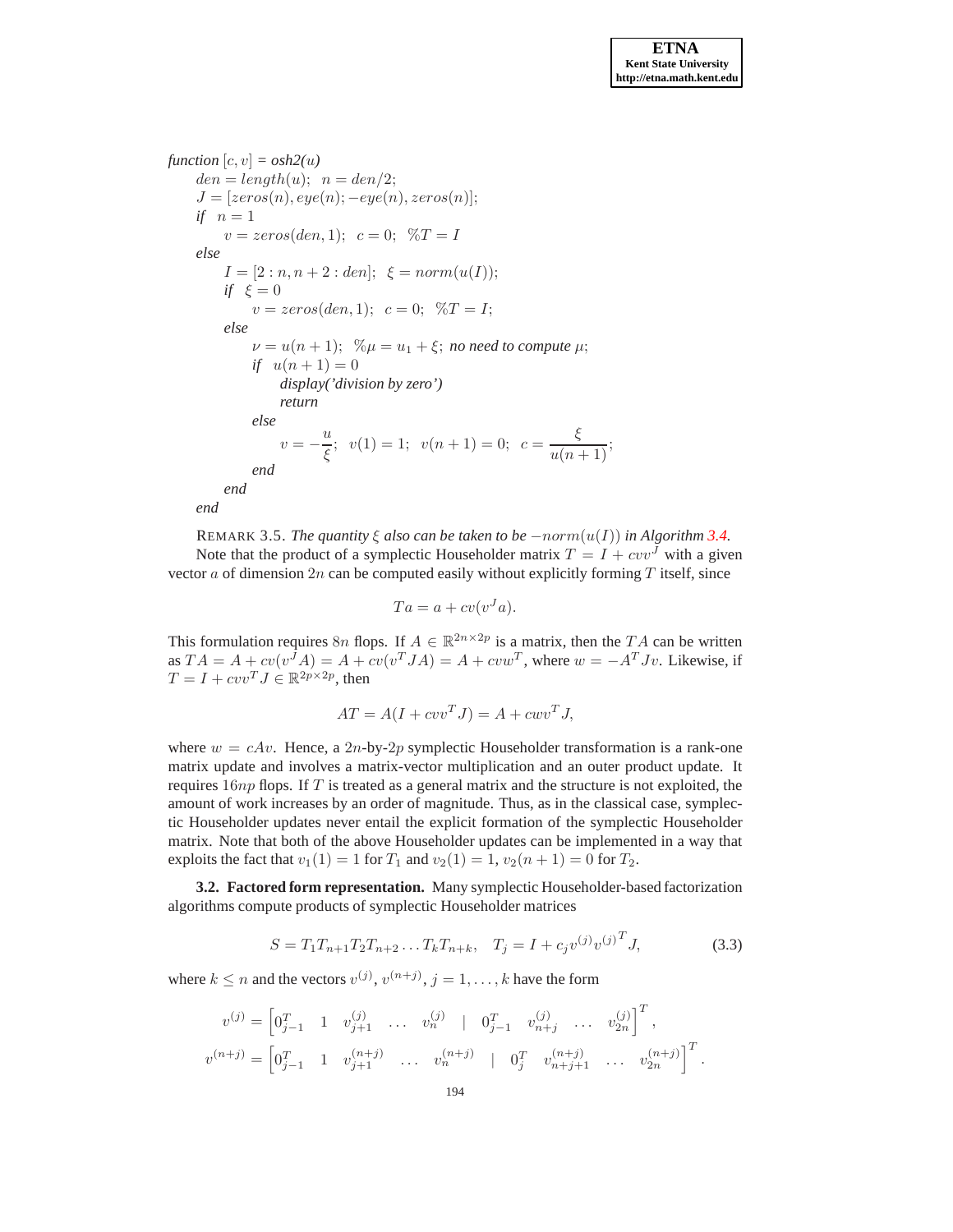It is not necessary to compute  $S$  explicitly, even if  $S$  is required in subsequent calculations. Thus, if a product  $S^{J}B$  is needed, where  $B \in \mathbb{R}^{2n \times 2k}$ , then the following loop can be executed:

ALGORITHM 3.6. *for*  $j = 1 : k$  $B=T_jB;$  $B=T_{n+j}B;$ 

*end.*

The storage of the symplectic Householder vectors  $v^{(1)}, \ldots, v^{(k)}, v^{(n+1)}, \ldots, v^{(n+k)}$ and the corresponding  $c_j$  amounts to a factored representation of S. For  $b \in \mathbb{R}^{2n}$ , we examine carefully the implementation of the product  $T_j^J b$ . Set  $H_j = c_j v^{(j)} v^{(j)T}$ ; then  $T_j^J = I H_jJ_{2n}$ . Due to the structure of  $v_j$ , the submatrix  $H_j([1 : j-1, n+1 : n+\tilde{j}-1],$ :), obtained from  $H_j$  by deleting all rows except rows  $1, \ldots, j-1$  and  $n+1, \ldots, n+j-1$ , is null. This implies that components  $1, \ldots, j-1$  and  $n+1, \ldots, n+j-1$  of  $H_j J_{2n} b$  vanish. Hence, the corresponding components of  $T_j^J b$  remain unchanged. Similarly, the submatrix  $H_i(:, [1 : j-1, n+j : 2n])$  (obtained from  $H_i$  by deleting all columns except columns  $1, \ldots, j-1$  and  $n + j, \ldots, 2n$  is null. Setting  $rows = [j : n, n + j : 2n]$ , one gets  $[H_jJ_{2n}b](rows) = [H_j](rows, rows)[J_{2n}b](rows)$ . It follows from the particular structure of  $J_{2n}$  that  $[J_{2n}b](rows) = J_{2(n-j+1)}b(rows)$ . Thus, the product  $T_j^Jb$  is reduced to compute  $b(rows) - [H_j](rows, rows)J_{2(n-j+1)}b(rows).$ 

Suppose now that the essential part  $v^{(j)}([j+1:n,n+j:2n])$  of the vector  $v^{(j)}$  is stored in  $A([j + 1 : n, n + j : 2n], j)$ , and similarly that  $v^{(j+n)}([j + 1 : n, n + j + 2 : 2n])$ is stored in  $A([j+1:n, n+j+2:2n], n+j)$ . The overwriting of B with  $S^{J}B$  can then be implemented as follows.

<span id="page-6-0"></span>ALGORITHM 3.7. *Product in factored form for*  $j = 1 : k$ ;  $rows = [j : n, j + n : 2n]; \quad v(rows) =$  $\sqrt{ }$  $\overline{1}$ 1  $A(j + 1:n, j)$  $A(n+j:2n,j)$ 1  $\vert$  $B(rows,:) = B(rows,:) - c_jv(rows)v(rows)^T J_{2(n-j+1)}B(rows,:);$  $v(rows) =$  $\lceil$  $\begin{matrix} \phantom{-} \end{matrix}$ 1  $A(j + 1:n, j + n)$ 0  $A(n+j+1:2n,j+n)$ 1  $\Bigg\}$ ;  $B(rows,:) = B(rows,:) - c_jv(rows)v(rows)^T J_{2(n-j+1)}B(rows,:);$ *end*

Algorithm [3.7](#page-6-0) illustrates the economies of the factored form representation. It requires only  $16mk(2n - k)$  flops. If S is explicitly represented as a 2n-by-2n matrix,  $S^{J}B$  would involves  $16n^2m$  flops.

REMARK 3.8. *Note that in lines 3 and 5 of Algorithm [3.7,](#page-6-0) it should be*  $J_{2n}(rows, rows)$ *instead of*  $J_{2(n-j+1)}$ *. Due to the particular structure of* J*, we have*  $J_{2n}(rows, rows)$  =  $J_{2(n-j+1)}$ . The interest of this fact is that the product  $J_{2(n-j+1)}B(rows,.)$  does not induce *additional flops cost (the situation would be different if instead of* J*, one has a general matrix).*

When it is necessary to compute  $S$  explicitly, one can use a forward accumulation algorithm:

ALGORITHM 3.9.  $S=I_{2n};$ *for*  $j = 1 : k$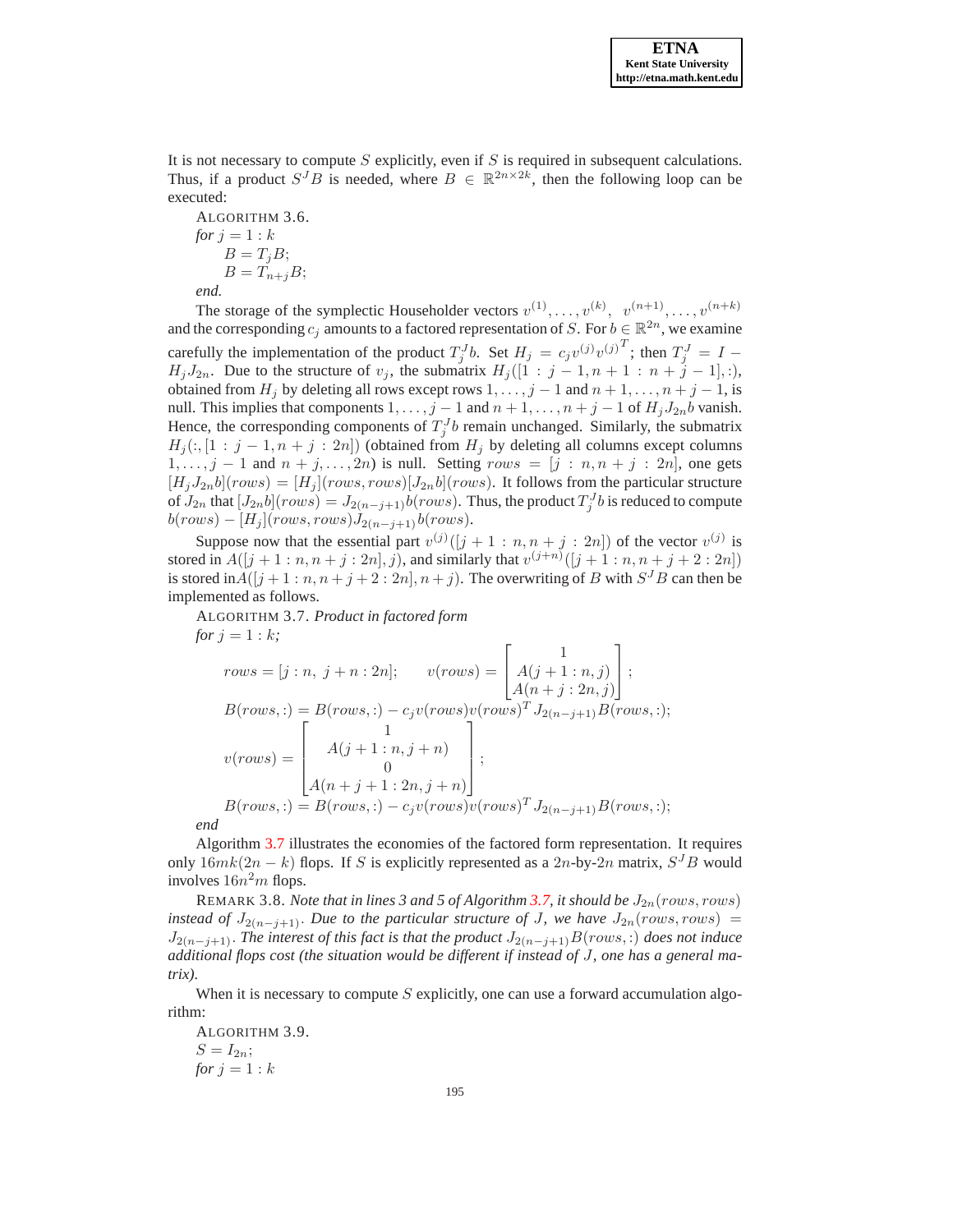$$
S = ST_j;
$$
  

$$
S = ST_{n+j};
$$

*end*

Another option is to use a backward accumulation algorithm:

ALGORITHM 3.10.  
\n
$$
S = I_{2n}
$$
\n
$$
for j = k : -1 : 1
$$
\n
$$
S = T_j S;
$$
\n
$$
S = T_{n+j} S;
$$
\n
$$
end
$$

Furthermore, it is important to note that backward accumulation requires fewer flops than forward accumulation. This is due to the particular structure of  $T_j$ . In fact, the block  $(j - 1)$ by-2n (resp.  $(n + j)$ -by-2n) of  $T_j$  (resp. of  $T_{n+j}$ ) is equal to the block  $(j - 1)$ -by-2n (resp.  $(n + j)$ -by-2n) of the identity. Hence, S is "mostly the identity" at the beginning of backward accumulation and becomes gradually full as the iteration progresses. In contrast, S is full in forward accumulation immediately after the first iteration. For this reason, backward accumulation is cheaper. It can be implemented with  $32(n^2k - nk^2 + k^3/3)$  flops as follows.

ALGORITHM 3.11. *Backward accumulation*

$$
S = I_{2n};
$$
  
\n
$$
for j = k : -1 : 1
$$
  
\n
$$
rows = [j : n j + n : 2n];
$$
  
\n
$$
v(rows) = \begin{bmatrix} 1 \\ A(j + 1 : n, j + n) \\ 0 \\ A(n + j + 1 : 2n, j + n) \end{bmatrix};
$$
  
\n
$$
S(rows, rows) = S(rows, rows) - c_j v(rows) v(rows)^T J_{2(n-j+1)} S(rows, rows);
$$
  
\n
$$
v(rows) = \begin{bmatrix} 1 \\ A(j + 1 : n, j) \\ A(n + j : 2n, j) \end{bmatrix};
$$
  
\n
$$
S(rows, rows) = S(rows, rows) - c_j v(rows) v(rows)^T J_{2(n-j+1)} S(rows, rows);
$$
  
\n
$$
end
$$

**3.3. A block representation.** Suppose that  $S = T_1T_{n+1}T_2T_{n+2} \dots T_kT_{n+k}$  is a prod-uct of 2n−by−2n optimal symplectic Householder matrices as in [\(3.3\)](#page-5-0). Since each  $T_j$  is a rank-one modification of the identity, it follows from the structure of the symplectic Householder vectors that  $S$  is a rank-2 $k$  modification of the identity and can be written in the form

<span id="page-7-1"></span><span id="page-7-0"></span>
$$
S = I + WY^T J,\tag{3.4}
$$

where W and Y are  $2n$ -by- $2k$  matrices. We refer to this block representation as a  $J - WY$ representation. Its computation is based on the following lemma.

LEMMA 3.12. *Suppose that*  $S = I + W Y^T J$  *is an 2n-by-2n symplectic matrix with*  $W, Y \in \mathbb{R}^{2n \times j}$ . If  $T = I + cvv^{T}J$  with  $v \in \mathbb{R}^{2n}$  and  $z = cSv$ , then

$$
ST = I + W_+ Y_+^T J,
$$

*where*  $W_+ = [W \; z]$  *and*  $Y_+ = [Y \; v]$  *are* 2*n*-*by*-(*j* + 1) *matrices. Proof.*

$$
ST = (I + WYTJ)(I + cvvTJ) = I + WYTJ + cSvvTJ
$$
  
= I + WY<sup>T</sup>J + zv<sup>T</sup>J = I + [W z][Y v]<sup>T</sup>J.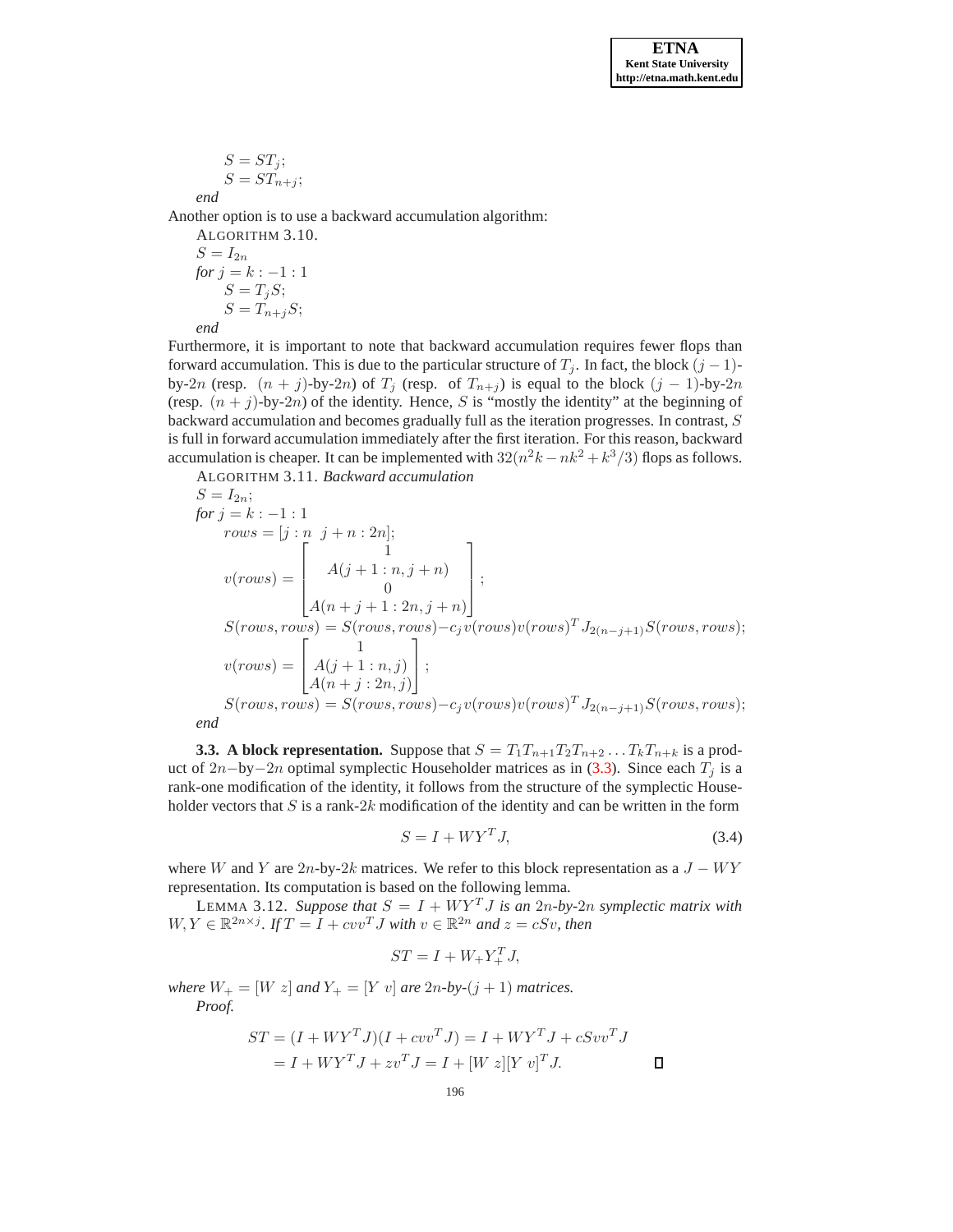The block representation of  $S$  can be generated from the factored form by repeatedly applying the Lemma [3.12](#page-7-0) as follows.

ALGORITHM 3.13. *Block representation*

*Suppose that*  $S = T_1T_{n+1}T_2T_{n+2} \ldots T_kT_{n+k}$  *is a product of*  $2n - by -2n$  *optimal symplectic Householder matrices as in [\(3.3\)](#page-5-0). This algorithm computes matrices*  $W, Y \in \mathbb{R}^{2n \times 2k}$  such *that*  $S = I + W Y^T J$ .

 $Y = v^{(1)}; \ W = c_1 v^{(1)};$  $z = c_{n+1}(I + WY^TJ)v^{(n+1)};$  $W = [W z]; Y = [Y] [v^{[n+1]}];$ *for*  $i = 2 : k$  $z = c_j (I + W Y^T J) v^{(j)};$  $W = [W z]; \ \ Y = [Y v^{(j)}];$  $z = c_{n+j}(I + WY^TJ)v^{(n+j)};$  $W = [W z]; \ \ Y = [Y v^{(n+j)}];$ *end.*

This algorithm requires about  $16(k^2n - k^3/3)$  flops if the zeros in  $v^{(j)}$  and  $v^{(n+j)}$  are exploited. Note that  $Y$  is obviously the matrix of symplectic Householder vectors up a permutation of columns. Clearly, the central task in the generation of the  $J - WY$  representation [\(3.4\)](#page-7-1) is the computation of the W matrix.

The block representation of products of symplectic Householder matrices is attractive in situations where S must be applied to a matrix. Suppose that  $C \in \mathbb{R}^{2n \times 2k}$ . It follows that the operation  $C \longleftarrow S^J C = (I + W Y^T J)^J C = C - Y(W^T J C)$  is rich in level-3 operations. If S is in factored form,  $S^{J}C$  is just rich in the level-2 operations of matrix-vector multiplication and outer products updates.

We mention that the  $J - WY$  representation is not a generalized symplectic Householder transformation from the geometric point of view. True symplectic block reflectors are discussed in [\[11](#page-17-13)].

**3.4. The SROSH algorithm.** The steps of the SROSH algorithm are the same as those of the SRSH algorithm. The only change is that the free parameters in SRSH are replaced by optimal ones in SROSH. Let  $A \in \mathbb{R}^{2n \times 2p}$  and assume that  $p \le n$ . Given  $j \le m \le k \le 2n$ and  $j' \leq m' \leq k' \leq 2p$ , let  $A([j : m, k : 2n], [j' : m', k' : 2p])$  denote the submatrix obtained from A by deleting all rows except rows  $j, \ldots, m$  and  $k, \ldots, 2n$  and all columns except columns  $j', \ldots, m'$  and  $k', \ldots, 2p$ .

ALGORITHM 3.14. *SROSH algorithm, factored form*

*Given*  $A \in \mathbb{R}^{2n \times 2p}$  *with*  $n \geq p$ *, the following algorithm finds (implicitly) optimal symplectic* Householder matrices  $T_1, \ldots, T_{2p}$  such that if  $S^J = T_{2p}^J T_p^J \ldots T_{p+1}^J T_1^J$ , then  $S^J A = R$  is J*-upper triangular. The* J*-upper triangular part of* A *is overwritten by the* J*-upper triangular part of* R*, and the essential part of the optimal symplectic Householder vectors are stored in the zeroed portion of* A*.*

*for*  $j = 1 : p$  $ro = [j : n, n + j : 2n]; co = [j : p, p + j : 2p];$  $[c, v_1] = \alpha sh1(A(ro, [j]))$ ;  $A(ro, co) = A(ro, co) + cv<sub>1</sub>v<sub>1</sub><sup>T</sup>JA(ro, co);$  $[c, v_2] = \alpha sh2(A(ro, [p + j]))$ ;  $A(ro, co) = A(ro, co) + cv_2v_2^TJA(ro, co);$ *if*  $j < n$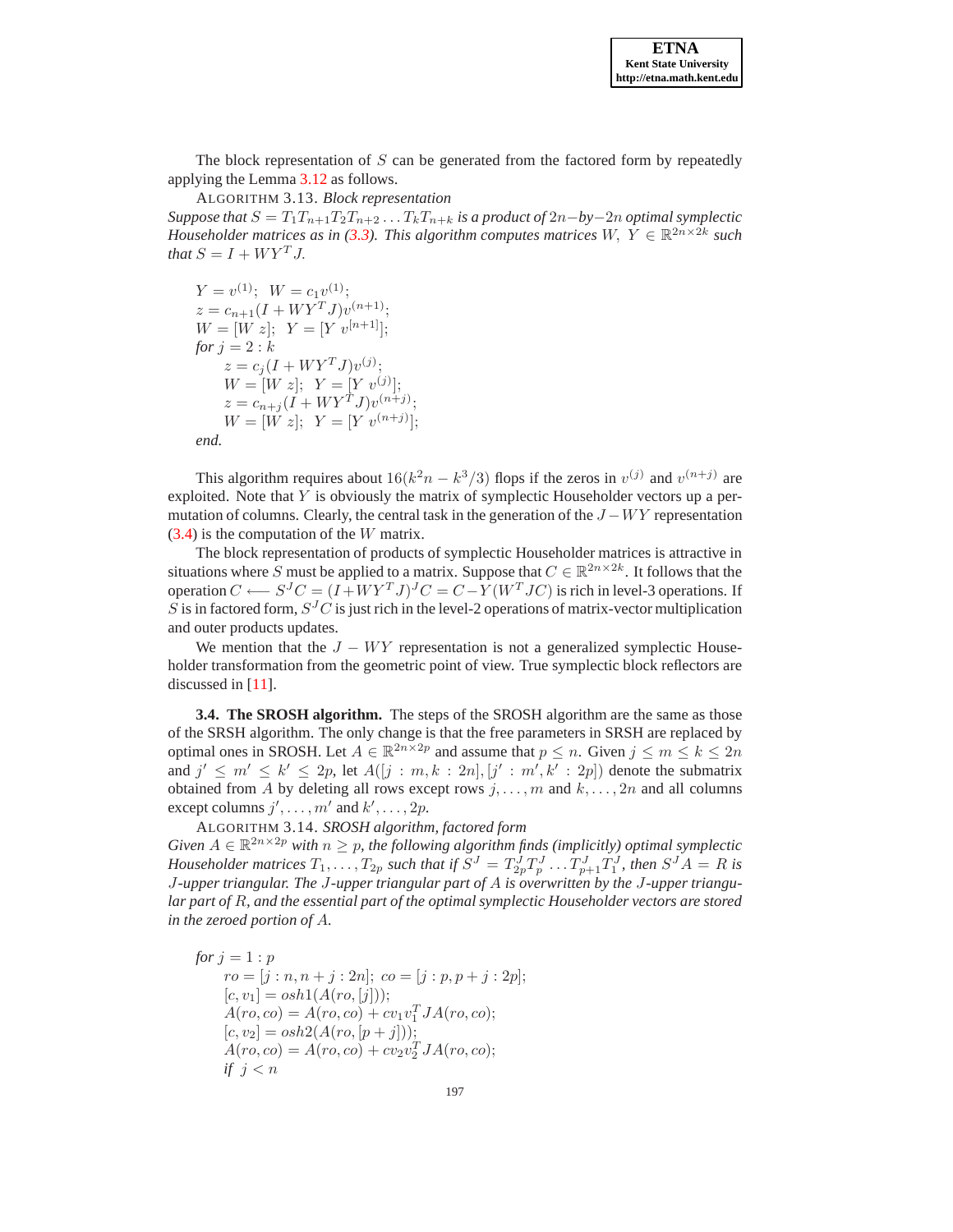.

$$
A(j + 1 : n, j) = v_1(2 : n - j + 1);
$$
  
\n
$$
A(j + n : 2n, j) = v_1(n - j + 2 : 2(n - j + 1));
$$
  
\n
$$
A(j + 1 : n, j + p) = v_2(2 : n - j + 1);
$$
  
\n
$$
A(j + 1 + n : 2n, j + p) = v_2(n - j + 3 : 2(n - j + 1));
$$
  
\nelse  
\n
$$
A(j + n : 2n, p) = v_1(2);
$$
  
\nend  
\nend

This algorithm requires  $16m^2(n - p/3)$  flops. To clarify how A is overwritten, we give the following example:

|  | $r_{11}$                                     | $r_{12}$          | $r_{13}$ | $r_{14}$ | $r_{15}$ | $r_{16}$ |
|--|----------------------------------------------|-------------------|----------|----------|----------|----------|
|  | $v_1(2)$                                     | $r_{22}$          | $r_{23}$ | $v_4(2)$ | $r_{25}$ | $r_{26}$ |
|  | $\begin{cases} v_1(3) \\ v_1(4) \end{cases}$ | $v_2(3)$          | $r_{33}$ | $v_4(3)$ | $v_5(3)$ | $r_{36}$ |
|  |                                              | $r_{42}$          | $r_{43}$ | $r_{44}$ | $r_{45}$ | $r_{46}$ |
|  | $ v_1(5) $                                   | $v_2(5)$ $r_{53}$ |          | $v_4(5)$ | $r_{55}$ | $r_{36}$ |
|  | $ v_1(6) $                                   | $v_2(6)$          | $v_3(6)$ | $v_4(6)$ | $v_5(6)$ | $r_{36}$ |

If the matrix S is required, it can be computed in  $32(n^2p - np^2 + p^3/3)$  flops using backward accumulation. Note that due to [\(2.7\)](#page-1-1), computing the product  $S^J = T^J_{2p} T^J_p \dots T^J_{p+1} T^J_1$  does not cost any more flops due of the presence of J-transpositions.

## <span id="page-9-0"></span>**4. Error analysis of SROSH.**

**4.1. Background for error analysis.** To carry out a rounding error analysis of the SROSH algorithm, we adopt the standard model for floating operations

$$
fl(x \text{ op } y) = (x \text{ op } y)(1 + \delta), \quad |\delta| \le \mathbf{u}, \quad \text{op} = +, -, *, /.
$$
 (4.1)

The quantity u stands for the unit roundoff. In the following analysis and throughout the paper, a hat denotes a computed quantity. We now recall some important notations, conventions, and results of rounding error analysis developed in [\[7\]](#page-17-14). We will use these results in what follows to derive a rounding error analysis for the SROSH algorithm.

<span id="page-9-1"></span>LEMMA 4.1.  $If$  $|\delta_i| \leq \mathbf{u}$ , and  $\rho_i = \pm 1$  for  $i = 1:n$  and  $n\mathbf{u} < 1$ , then

$$
\prod_{i=1}^{n} (1 + \delta_i)^{\rho_i} = 1 + \theta_n,
$$

*where*

$$
|\theta_n| \le \frac{n\mathbf{u}}{1 - n\mathbf{u}} =: \gamma_n.
$$

*Proof.* See [\[7](#page-17-14), pp. 63]. **□** 

The  $\theta_n$  and  $\gamma_n$  notation is used throughout this section. It is implicitly assumed that  $nu < 1$  (which is usually satisfied), whenever we write  $\gamma_n$ . Consider the inner product  $s_n = x^T y$ , where  $x, y \in \mathbb{R}^n$ . Using Lemma [4.1,](#page-9-1) the computed  $\hat{s}_n$  is then given by

$$
\hat{s}_n = x_1 y_1 (1 + \theta_n) + x_2 y_2 (1 + \theta'_n) + x_3 y_3 (1 + \theta_{n-1}) + \ldots + x_n y_n (1 + \theta_2), \qquad (4.2)
$$

with  $|\theta_i| \leq \gamma_i \leq \gamma_n$ ,  $i = 1 : n, \theta'_n \leq \gamma_n$ , and thus each relative perturbation is certainly bounded by  $\gamma_n$ . Hence, we obtain

<span id="page-9-2"></span>
$$
fl(x^T y) = \hat{s}_n = (x + \Delta x)^T y = x^T (y + \Delta y), \quad |\Delta x| \le \gamma_n |x|, \quad |\Delta y| \le \gamma_n |y|, \quad (4.3)
$$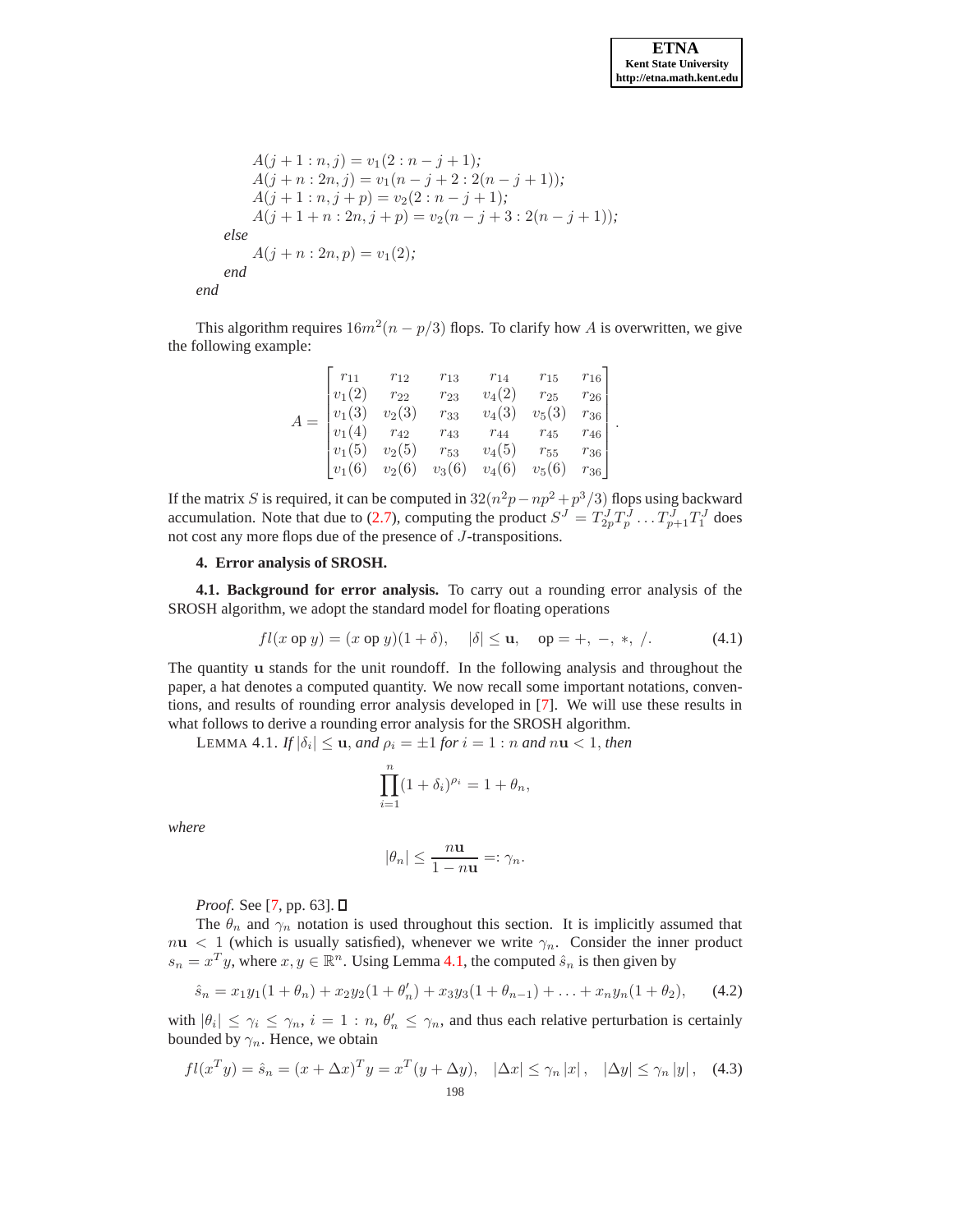where |x| denotes the vector such that  $|x|_i = |x_i|$  and inequalities between vectors (or matrices) hold componentwise. The result [\(4.3\)](#page-9-2) means that computation of an inner product is a backward stable process.

For an outer product  $A = xy^T$ , we have  $\hat{a}_{ij} = x_i y_j (1 + \delta_{ij}), |\delta_{ij}| \le \mathbf{u}$ , so

<span id="page-10-0"></span>
$$
\hat{A} = xy^T + \Delta, \quad |\Delta| \le \mathbf{u} \left| xy^T \right|.
$$
\n(4.4)

The computation of an outer product is not backward stable. Nevertheless, [\(4.4\)](#page-10-0) is a satisfactory result.

The following lemma provides some necessary rules for manipulating the  $1 + \theta_k$  and  $\gamma_k$ terms involved in Lemma [4.1.](#page-9-1)

LEMMA 4.2. *For any positive integer k, let*  $\theta_k$  *denote a quantity bounded according to* 

$$
|\theta_k| \leq \gamma_k = \frac{k\mathbf{u}}{1 - k\mathbf{u}}.
$$

*The following relations hold:*

$$
(1 + \theta_k)(1 + \theta_j) = (1 + \theta_{k+j}), \qquad \frac{1 + \theta_k}{1 + \theta_j} = \begin{cases} 1 + \theta_{k+j}, & j \le k, \\ 1 + \theta_{k+2j}, & j > k, \end{cases}
$$

$$
\gamma_k \gamma_j \le \gamma_{\min(k,j)} \text{ for } \max(j,k) \mathbf{u} \le 1/2,
$$

$$
i\gamma_k \le \gamma_{ik}, \qquad \gamma_k + \mathbf{u} \le \gamma_{k+1}, \qquad \gamma_k + \gamma_j + \gamma_k \gamma_j \le \gamma_{k+j}.
$$

*Proof.* See [\[7,](#page-17-14) pp. 67]. **□** 

It is straightforward to analyze matrix-vector and matrix-matrix products, once error analysis for inner products has been given. Let  $A \in \mathbb{R}^{m \times n}$ ,  $x \in \mathbb{R}^n$ , and  $y = Ax$ . We have the backward error result

<span id="page-10-3"></span>
$$
\hat{y} = (A + \Delta A)x, \qquad |\Delta A| \le \gamma_n |A|.
$$
\n(4.5)

The following result is needed.

 $\text{LEMMA } 4.3.$  *If*  $X_j + \Delta X_j \in \mathbb{R}^{m \times m}$  satisfies  $\|\Delta X_j\|_F \leq \delta_j \|X_j\|_2$  for all j, then

$$
\left\| \prod_{j=0}^p (X_j + \Delta X_j) - \prod_{j=0}^p X_j \right\|_F \le \left( \prod_{j=0}^p (1 + \delta_j) - 1 \right) \prod_{j=0}^p \|X_j\|_2.
$$

*Proof.* See [\[7,](#page-17-14) pp. 73]. **□** 

**4.2. Error analysis for optimal symplectic Householder transformations.** In the following analysis, it is not worthwhile to keep the precise value of the integer constants in the  $\gamma_k$  terms. We make use of the notation $\tilde{\gamma}_k = ck\mathbf{u}/(1 - ck\mathbf{u})$ , where c denotes a small integer constant; see [\[7\]](#page-17-14). For example, we write  $4\gamma_n \leq \gamma_{4n} = \tilde{\gamma}_n$ .

LEMMA 4.4. *Consider the optimal symplectic Householder transformation*  $T_1 = I +$  $c_1v_1v_1^J$  given by Algorithm [3.3.](#page-4-1) The computed  $\hat{c}_1$  and  $\hat{v}_1$  satisfy  $\hat{v}_1(2:2n) = v_1(2:2n)$  and

<span id="page-10-2"></span><span id="page-10-1"></span>
$$
\hat{c}_1 = c_1(1 + \tilde{\theta}_{2n}), \qquad \hat{v}_1(1) = v_1(1)(1 + \tilde{\theta}_{2n}), \tag{4.6}
$$

where  $|\tilde{\theta}_{2n}| \leq \tilde{\gamma}_{2n}$ .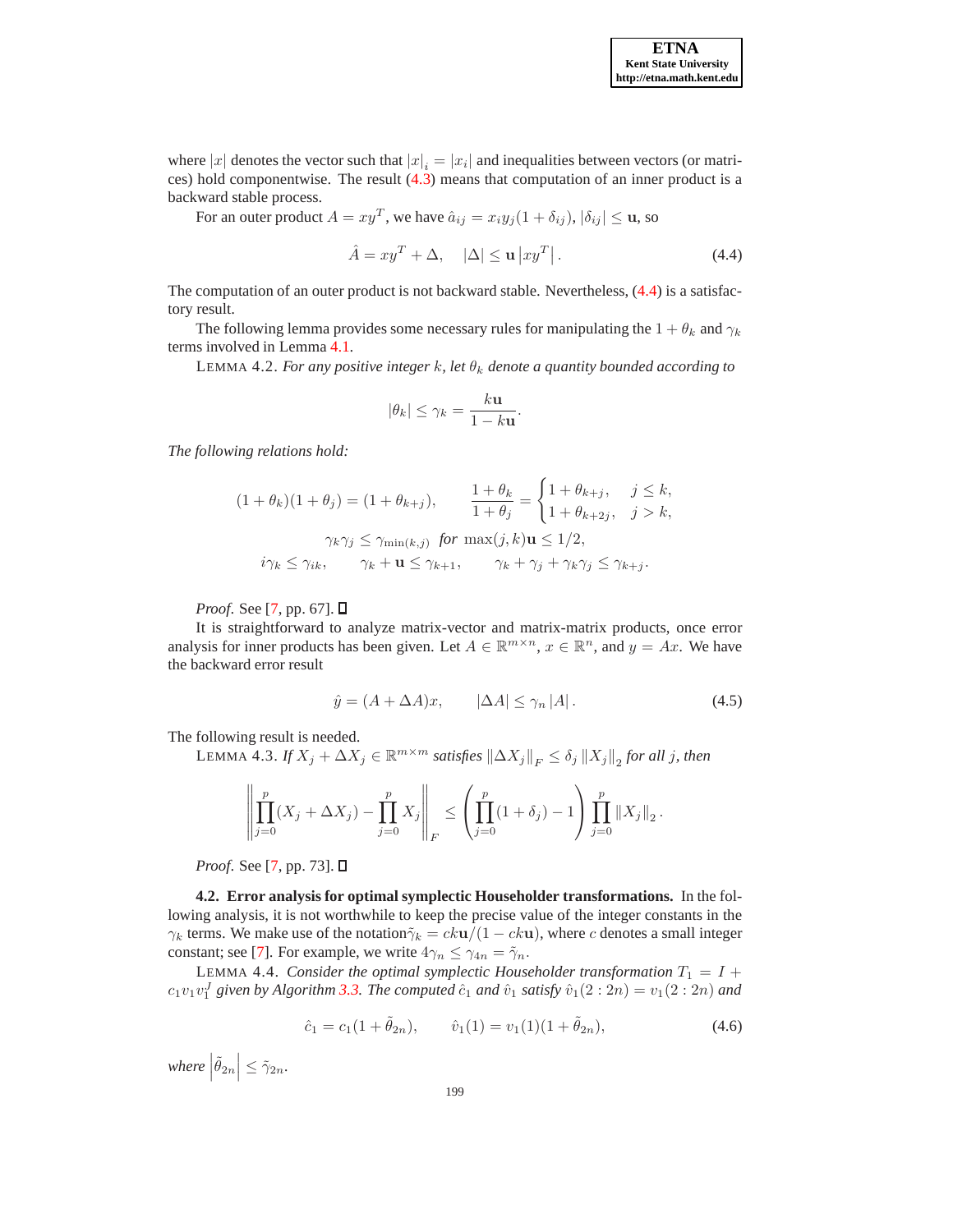*Proof.* We mention that each occurrence of  $\delta$  denotes a different number bounded by  $\delta \leq$  u. We have  $\rho = sign(a_1) ||a||_2$  and  $v_1(1) = a_1 - \rho$ , and we use the formula

$$
v_1(1) = \frac{a_1^2 - \rho^2}{a_1 + \rho} = -\frac{a_2^2 + \dots + a_{2n}^2}{a_1 + \rho}
$$

to avoid cancellation errors in computing  $v_1(1)$ . Setting  $d = a_2^2 + \ldots + a_{2n}^2$  and  $e = d + a_1^2$ , we get  $\hat{d} = d(1 + \theta_{2n-1})$ , and then  $\hat{e} = (\hat{d} + a_1^2(\hat{1} + \delta))(1 + \delta) = (d + a_1^2)(1 + \theta_{2n})$  (because there is cancellation in the sum). Setting  $f = \sqrt{\hat{e}}$ , we obtain

$$
\hat{f} = \sqrt{\hat{e}}(1+\delta) = (d+a_1^2)^{1/2}(1+\theta_{2n})^{1/2}(1+\delta) = (d+a_1^2)^{1/2}(1+\theta_{2n+1}).
$$

Since  $\rho = sign(a_1)(d + a_1^2)^{1/2}$ , it follows that

$$
\hat{\rho} = sign(a_1)\hat{f} = sign(a_1)(d + a_1^2)^{1/2}(1 + \theta_{2n+1}),
$$

and thus

<span id="page-11-0"></span>
$$
\hat{\rho} = \rho (1 + \theta_{2n+1}). \tag{4.7}
$$

.

From  $v_1(1) = -d/(a_1 + \rho)$ , we deduce

$$
\hat{v}_1(1) = -\frac{\hat{d}(1+\delta)}{(a_1+\hat{\rho})(1+\delta)}.
$$

Since there is no cancellation in the sum  $a_1 + \hat{\rho}$  and using [\(4.7\)](#page-11-0), we obtain

$$
\hat{v}_1(1) = -\frac{\hat{d}(1+\delta)}{(a_1+\rho)(1+\theta_{2n+2})} = -\frac{d(1+\theta_{2n})}{(a_1+\rho)(1+\theta_{2n+2})}
$$

Furthermore, by applying Lemma [4.1,](#page-9-1) we get

$$
\hat{v}_1(1) = -\frac{d}{a_1 + \rho}(1 + \theta_{6n+4}) = v_1(1)(1 + \theta_{6n+4}).
$$

From

$$
\left|\tilde{\theta}_{2n}\right| = \left|\theta_{6n+4}\right| \leq \gamma_{6n+4} \leq \gamma_{8n} = \tilde{\gamma}_{2n},
$$

we obtain

$$
\hat{v}_1(1) = v_1(1)(1 + \tilde{\theta}_{2n})
$$
 and  $|\Delta v_1(1)| \le |v_1(1)| \tilde{\gamma}_{2n}$ .  $\Box$ 

<span id="page-11-1"></span>LEMMA 4.5. *Consider the optimal symplectic Householder transformation*  $T_2 = I +$  $c_2v_2v_2^J$  given by Algorithm [3.4.](#page-4-0) The computed  $\hat{c}_2$  and  $\hat{v}_2$  satisfy  $\hat{v}_2(2:2n) = v_2(2:2n)$ , and

$$
\hat{c}_2 = c_2(1 + \tilde{\theta}_{2n}), \quad \hat{v}_2(1) = v_2(1)(1 + \tilde{\theta}_{2n}), \tag{4.8}
$$

where  $|\tilde{\theta}_{2n}| \leq \tilde{\gamma}_{2n}$ .  $\overline{a}$ 

*Proof.* We have  $v_2(1) = -\xi = -(a_2^2 + \ldots + a_n^2 + a_{n+2}^2 + \ldots + a_{2n})^{1/2}$ . Thus, we get  $\hat{\xi} = \xi(1 + \theta_{2n-1})$  and hence  $\hat{v}_2(1) = -\hat{\xi} = v_2(1)(1 + \tilde{\theta}_{2n})$ . Similar to the results of the analysis of  $c_2 = 1/(\xi u_{n+1})$ , we find

$$
\hat{c}_2 = \frac{(1+\delta)^2}{\hat{\xi}u_{n+1}} = \frac{(1+\delta)^2}{\hat{\xi}(1+\theta_{2n-1})u_{n+1}}.
$$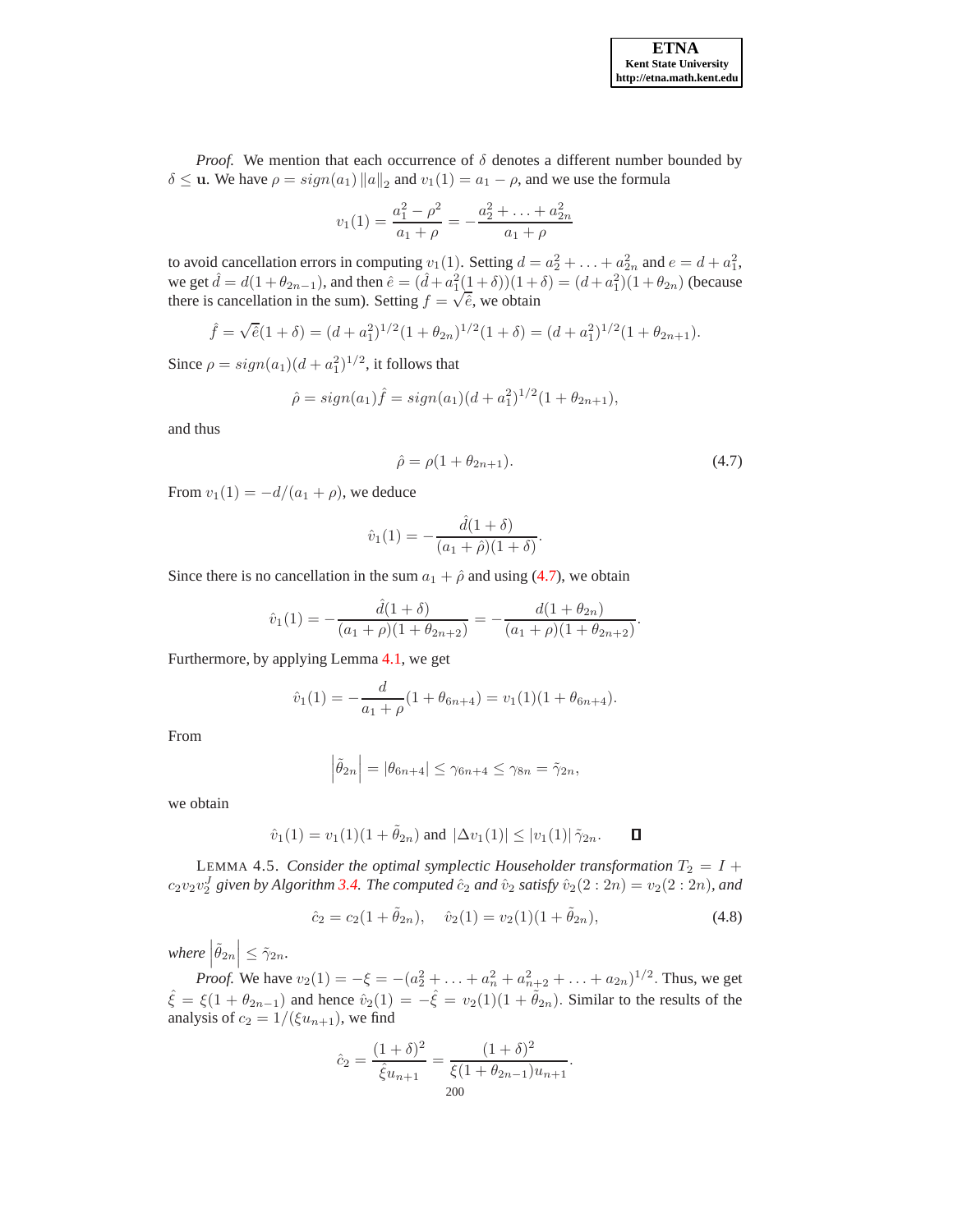From Lemma [4.1,](#page-9-1) we then obtain

$$
\hat{c}_2 = \frac{1}{\xi u_{n+1}} (1 + \theta_{4n}) = c_2 (1 + \tilde{\theta}_{2n}). \qquad \Box
$$

The next result describes the application of a symplectic Householder transformation to a vector, and is the basis of the subsequent analysis. For convenience we here write symplectic Householder matrices in the form  $T_1 = I + w_1v_1^J$  and  $T_2 = I + w_2v_2^J$ , which requires  $w_1 = c_1v_1$  and  $w_2 = c_2v_2$ . Using then Lemmas [4.4](#page-10-1) and [4.5,](#page-11-1) we obtain

<span id="page-12-0"></span>
$$
\hat{w}_1 = w_1 + \Delta w_1, \ \ |\Delta w_1| \le \tilde{\gamma}_{2n} |w_1|, \text{ and}
$$
  
\n
$$
\hat{w}_2 = w_2 + \Delta w_2, \ |\Delta w_2| \le \tilde{\gamma}_{2n} |w_2|.
$$
\n(4.9)

<span id="page-12-3"></span>LEMMA 4.6. Let  $b \in \mathbb{R}^{2n}$ , and consider the computation of  $y = \hat{T}_1 b = (I + \hat{w}_1 \hat{v}_1^J) b$ *where*  $\hat{v}_1$  *and*  $\hat{w}_1$  *satisfy* [\(4.6\)](#page-10-2) *and* [\(4.9\)](#page-12-0)*, respectively. The computed*  $\hat{y}$  *satisfies* 

$$
\hat{y} = (T_1 + \Delta T_1)b, \qquad \|\Delta T_1\|_F \le 3\tilde{\gamma}_{2n} \|T_1\|_2. \tag{4.10}
$$

*Moreover,*

<span id="page-12-2"></span>
$$
\|\Delta T_1\|_F \le 5\tilde{\gamma}_{2n} \frac{\|a\|_2}{|a_{n+1}|}.\tag{4.11}
$$

*Proof.* We have

$$
\hat{z} = fl(\hat{w}_1(\hat{v}_1^J b)) = (\hat{w}_1 + \Delta \hat{w}_1)(\hat{v}_1^J (b + \Delta b)),
$$

where  $|\Delta \hat{w}_1| \leq \mathbf{u} |\hat{w}_1|$  and  $|\Delta b| \leq \gamma_{2n} |b|$ . Hence

$$
\hat{z} = (w_1 + \Delta w_1 + \Delta \hat{w}_1)(v_1 + \Delta v_1)^J(b + \Delta b) = w_1(v_1^J b) + \Delta z,
$$

where  $|\Delta z| \leq \tilde{\gamma}_{2n} |w_1| |v_1^J| |b|$ . It follows that

$$
\hat{y} = fl(b + \hat{z}) = b + w_1(v_1^J b) + \Delta z + \Delta y_1, \qquad |\Delta y_1| \le u |b + \hat{z}|.
$$

We get

<span id="page-12-1"></span>
$$
|\Delta z + \Delta y_1| \le \mathbf{u} |b| + \tilde{\gamma}_{2n} |w_1| |v_1^J| |b|.
$$
 (4.12)

Setting  $\Delta y = \Delta z + \Delta y_1$  and  $\Delta T_1 = (\Delta y_0)^T / (b^T b)$ , we obtain

$$
\hat{y} = T_1 b + \Delta y = (T_1 + \Delta T_1)b, \qquad \|\Delta T_1\|_F = \frac{\|\Delta y\|_2}{\|b\|_2}.
$$

From [\(4.12\)](#page-12-1), we have

$$
\|\Delta y\|_2 \le \mathbf{u} \|b\|_2 + \tilde{\gamma}_{2n} \| |w_1| |v_1^J| \|_2 \|b\|_2 \le \tilde{\gamma}_{2n} (1 + \| |w_1| |v_1^J| \|_2) \|b\|_2.
$$

Since

$$
\left\| |w_1| \, |v_1^J| \right\|_2 = \left\| |w_1| \right\|_2 \left\| |v_1^J| \right\|_2 = \left\| w_1 \right\|_2 \left\| v_1^J \right\|_2 = \left\| w_1 v_1^J \right\|_2 = \left\| I - T_1 \right\|_2 \le 1 + \left\| T_1 \right\|_2,
$$
  
we then get

$$
\|\Delta T_1\|_F = \frac{\|\Delta y\|_2}{\|b\|_2} \le \tilde{\gamma}_{2n}(2 + \|T_1\|_2) \le 3\tilde{\gamma}_{2n} \|T_1\|_2.
$$
  
201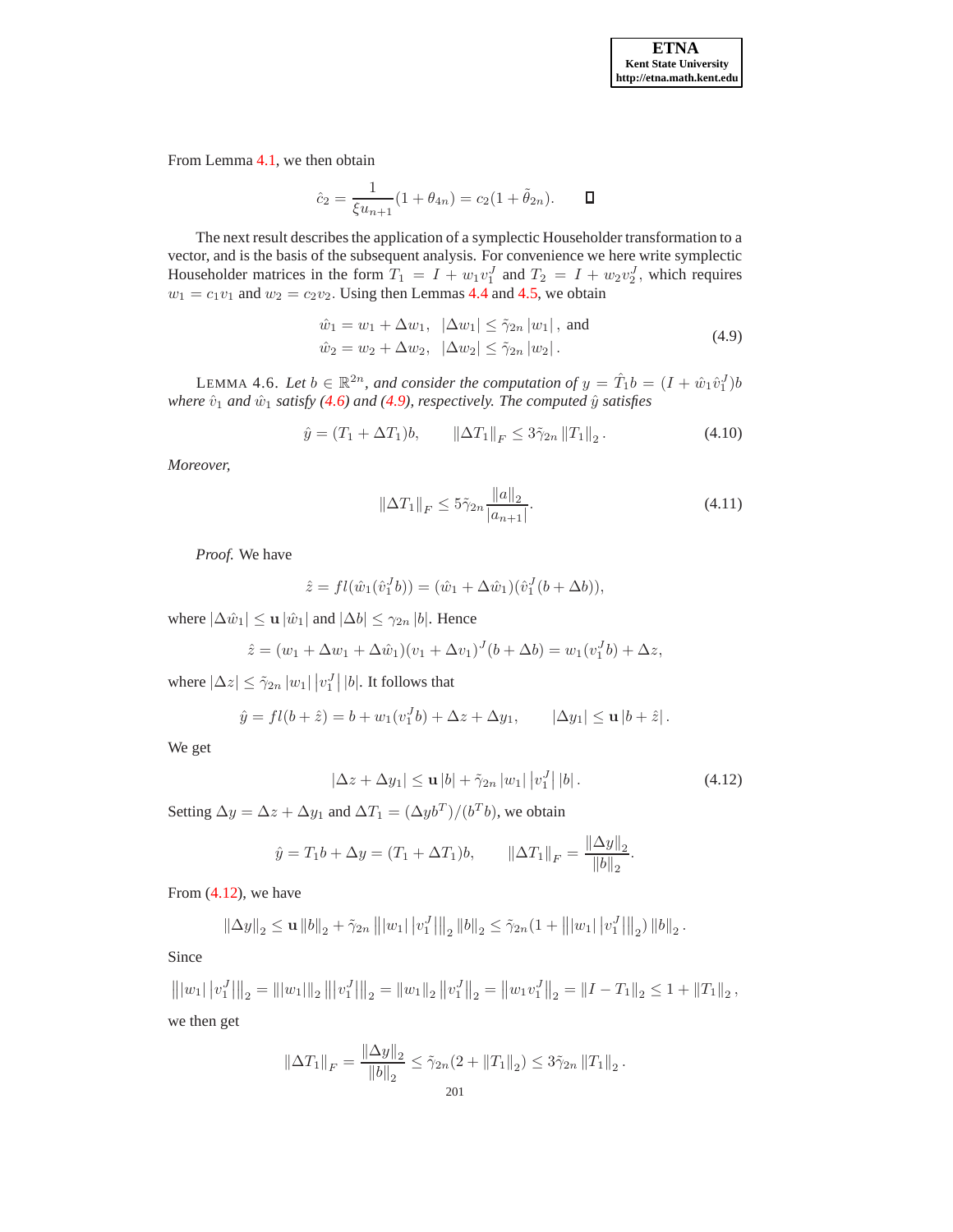Substituting  $w_1 = c_1 v_1$  in [\(4.12\)](#page-12-1),  $\|\Delta y\|_2$  can be bounded by

$$
\left\|\Delta y\right\|_2 \leq \mathbf{u} \left\|b\right\|_2 + \tilde{\gamma}_{2n} \left|c_1\right| \left\|v_1\right\|_2^2 \left\|b\right\|_2,
$$

and thus

$$
\left\|\Delta T_1\right\|_F = \frac{\left\|\Delta y\right\|_2}{\|b\|_2} \le \mathbf{u} + \tilde{\gamma}_{2n} \left|c_1\right| \|v_1\|_2^2.
$$

Since

$$
|c_1| = \frac{(|a_1| - ||a||_2)^2}{||a||_2 a_{n+1}}
$$
 and  $||v_1||_2^2 = 1 + \frac{||a||_2^2 - a_1^2}{(|a_1| - ||a||_2)^2} = 2 \frac{||a||_2}{||a||_2 - |a_1|}$ ,

it follows that

$$
|c_1| \|v_1\|_2^2 = \frac{2(||a||_2 - |a_1|)}{|a_{n+1}|}.
$$

Hence,

$$
\|\Delta T_1\|_F \le \mathbf{u} + \tilde{\gamma}_{2n} \frac{4 \, \|a\|_2}{|a_{n+1}|} \le 5\tilde{\gamma}_{2n} \frac{\|a\|_2}{|a_{n+1}|}. \qquad \Box
$$

REMARK 4.7. *A very interesting exploitation of [\(4.11\)](#page-12-2) is to use a strategy of pivoting in the process of optimal symplectic Householder SR factorization, with symplectic permutations so that the ratio*  $||a||_2 / |a_{n+1}|$  *is minimal.* 

Next, we consider a sequence of optimal symplectic Householder transformations applied to a matrix.

<span id="page-13-1"></span>LEMMA 4.8. Let  $(A_k)$  be the sequence of matrices given by

$$
A_{k+1} = T_k A_k, \quad k = 1 : r,
$$

where  $A_1 = A \in \mathbb{R}^{2n \times 2m}$  and  $T_k = I + w_k v_k^J \in \mathbb{R}^{2n \times 2n}$  *is a (optimal) symplectic Householder matrix. Assume that*

<span id="page-13-0"></span>
$$
r\tilde{\gamma}_{2n} < \frac{1}{2}.\tag{4.13}
$$

Then the computed matrix  $\hat{A}_{r+1}$  satisfies

$$
\hat{A}_{r+1} = S(A + \Delta A),\tag{4.14}
$$

*where*  $S = T_rT_{r-1} \ldots T_1$  *and* 

$$
||S\Delta A||_2 \le \frac{3r\tilde{\gamma}_{2n}}{1 - 3r\tilde{\gamma}_{2n}} \prod_{i=1}^r ||T_i||_2 ||A||_2 , \qquad (4.15)
$$

$$
\|\Delta A\|_2 \le \frac{3r\tilde{\gamma}_{2n}}{1 - 3r\tilde{\gamma}_{2n}} \prod_{i=1}^r \kappa_2(T_i) \|A\|_2.
$$
 (4.16)

*Proof.* The matrix  $A_{r+1}$  is given by  $A_{r+1} = T_r T_{r-1} \dots T_1 A$ . By Lemma [4.6,](#page-12-3) we have

$$
\hat{A}_{r+1} = (T_r + \Delta T_r) \dots (T_1 + \Delta T_1) A, \tag{4.17}
$$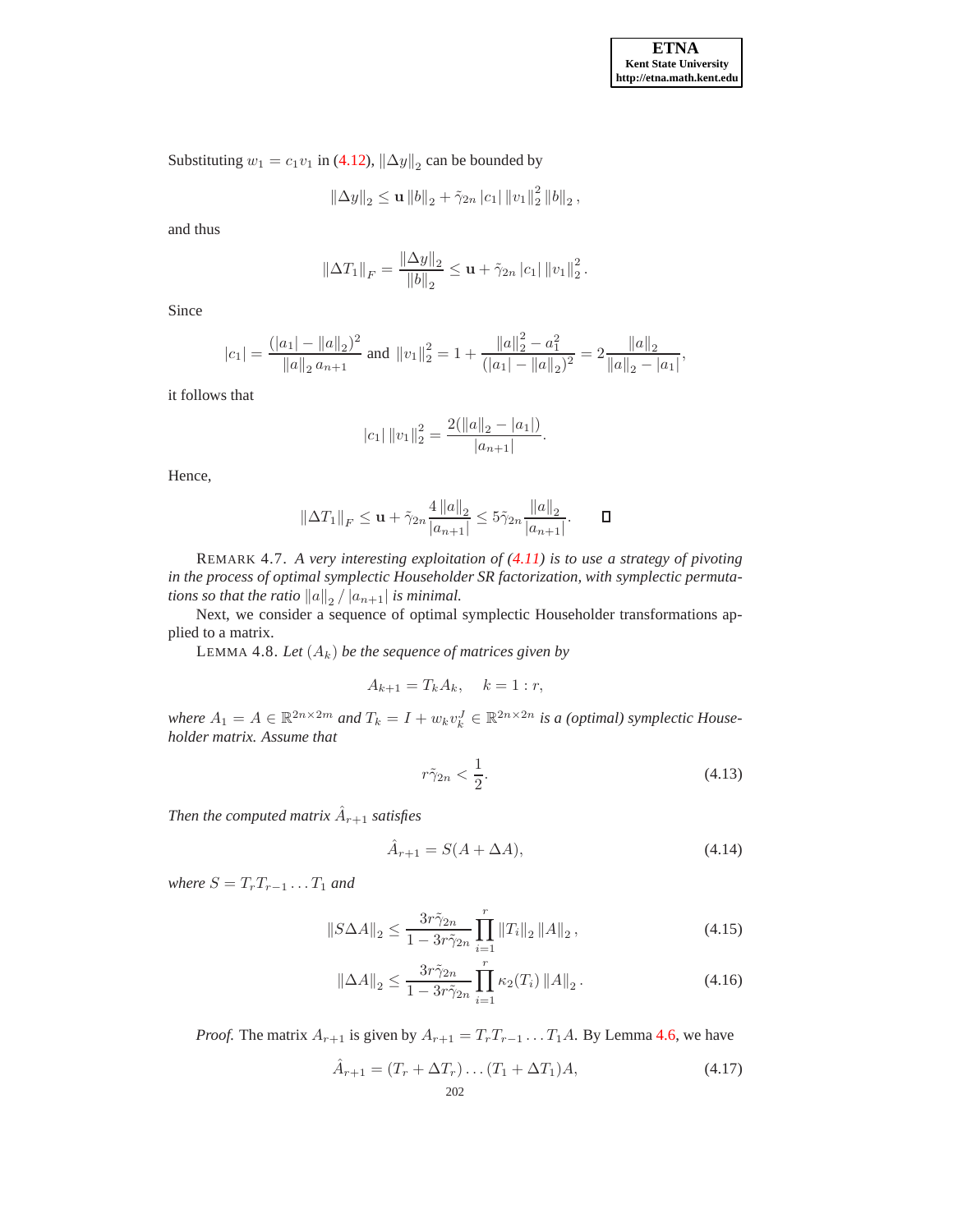where each  $\Delta T_k$  satisfies  $\|\Delta T_k\|_F \leq 3\tilde{\gamma}_{2n} \|T_k\|_2$ . Using Lemma [4.3](#page-10-3) and assumption [\(4.13\)](#page-13-0), we obtain  $\hat{A}_{r+1} = S(A + \Delta A)$ , where

<span id="page-14-0"></span>
$$
\|S\Delta A\|_2 \le \left( (1+3\tilde{\gamma}_{2n})^r - 1 \right) \prod_{i=1}^r \|T_i\|_2 \|A\|_2 \le \frac{3r\tilde{\gamma}_{2n}}{1-3r\tilde{\gamma}_{2n}} \prod_{i=1}^r \|T_i\|_2 \|A\|_2. \tag{4.18}
$$

Then  $\|\Delta A\|_2$  can be bounded by

$$
\left\|\Delta A\right\|_2=\left\|S^J S\Delta A\right\|_2\leq\left\|S\Delta A\right\|_2\left\|S^J\right\|_2\leq\left\|S\Delta A\right\|_2\prod_{i=1}^r\left\|T_i^{-1}\right\|_2.
$$

Using  $(4.18)$ , we get

$$
\|\Delta A\|_2 \le \frac{3r\tilde{\gamma}_{2n}}{1 - 3r\tilde{\gamma}_{2n}} \left(\prod_{i=1}^r \|T_i\|_2\right) \left(\prod_{i=1}^r \|T_i^{-1}\|_2\right) \|A\|_2
$$
  

$$
\le \frac{3r\tilde{\gamma}_{2n}}{1 - 3r\tilde{\gamma}_{2n}} \prod_{i=1}^r \kappa_2(T_i) \|A\|_2. \qquad \Box
$$

Lemma [4.8](#page-13-1) yields the standard backward and forward error results for symplectic Householder SR factorization.

THEOREM 4.9. Let  $\hat{R} \in \mathbb{R}^{2n \times 2m}$  be the computed *J*-upper trapezoidal SR factor of  $A \in \mathbb{R}^{2n \times 2m}$   $(n \geq m)$  obtained via the SR optimal symplectic Householder algorithm *SROSH. Then there exists a symplectic*  $S \in \mathbb{R}^{2n \times 2n}$  *such that* 

<span id="page-14-1"></span>
$$
A + \Delta A = S\hat{R},
$$

*where*

$$
\|\Delta A\|_2 \le \frac{6m\tilde{\gamma}_{2n}}{1 - 6m\tilde{\gamma}_{2n}} \|A\|_2 \prod_{i=1}^{2m} \kappa_2(T_i). \tag{4.19}
$$

The matrix S is given explicitly by  $S = (\hat{T}_{2m}\hat{T}_{2m-1} \dots \hat{T}_1)^J$ , where  $\hat{T}_i$  is the symplectic *Householder matrix that corresponds to the exact application of the* i*th step of the algorithm* to  $\hat{A}_k$ .

*Proof.* This is a direct application of Lemma [4.8,](#page-13-1) with  $T_k$  (resp.  $T_{k+m}$ ) defined as the optimal symplectic Householder transformation that produces zeros in the desired entries in the kth (resp. the  $(k+m)$ th) column of the computed matrix  $\hat{A}_k$ . Note that in this algorithm, we do not compute the null elements of  $\hat{R}$  explicitly, but rather set them to zero explicitly. Nevertheless, the conclusions of Lemmas [4.6](#page-12-3) and [4.8](#page-13-1) are still valid. The reason is that the elements of  $\Delta T_1b$  (respectively  $\Delta T_2b$ ) in Lemma [4.6](#page-12-3) that correspond to elements that are zeroed by the optimal symplectic Householder transformation  $T_1$  (respectively  $T_2$ ) are forced to be zero, and hence we can set the corresponding rows of  $\Delta T_1$  (respectively  $\Delta T_2$ ) to zero, too, without compromising the bound for  $\|\Delta T_1\|_F$  (respectively  $\|\Delta T_2\|_F$ ).

Note that the matrix  $S$  in Theorem [4.9](#page-14-1) is not computed by the optimal symplectic Householder SR factorization algorithm and is of purely theoretical interest. The fact that  $S$  is exactly symplectic makes the result so useful. When  $S$  is explicitly formed, two questions arise:

- 1. How close is the computed  $\hat{S}$  to being symplectic?
- 2. How large is  $A \hat{S}\hat{R}$ ?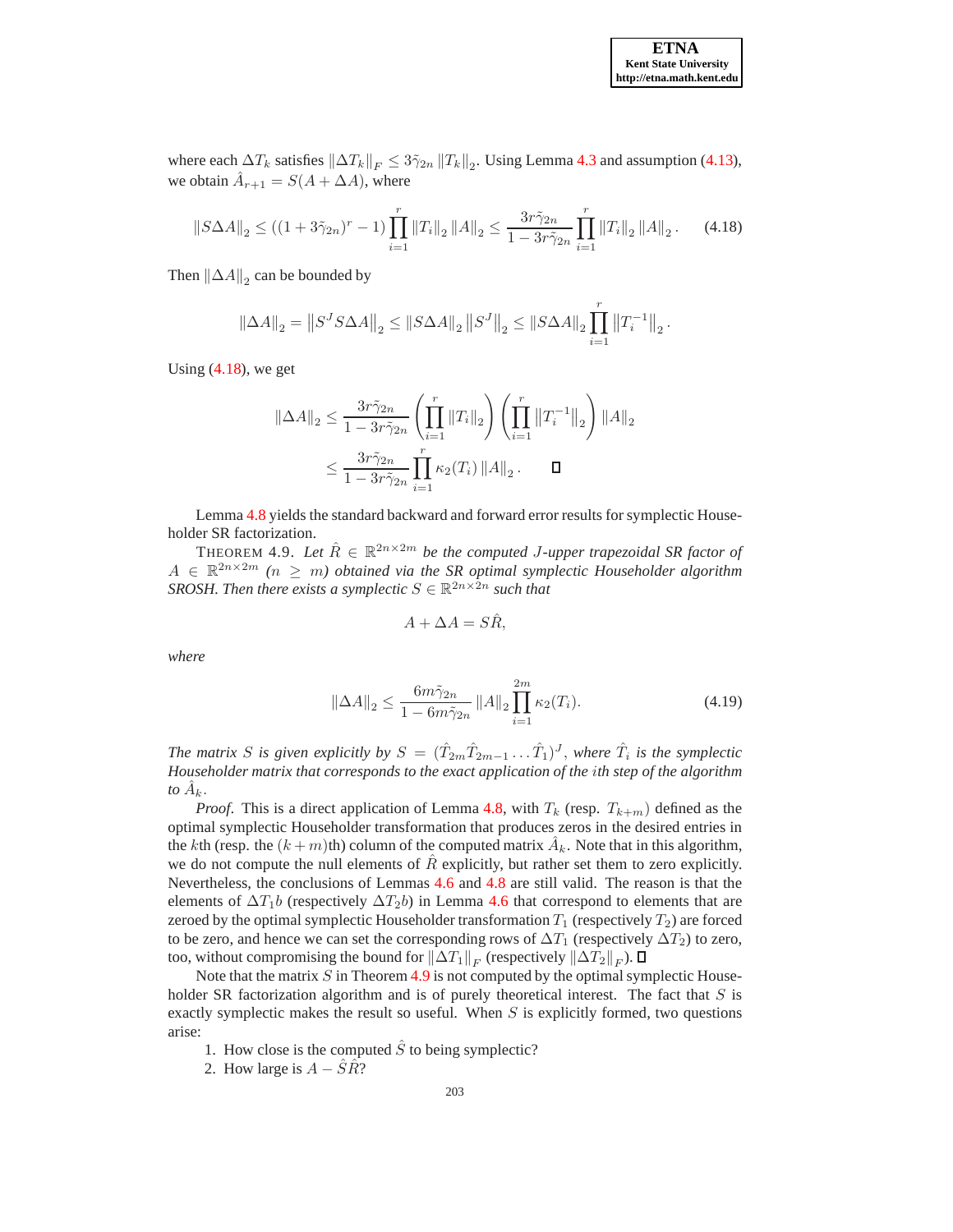.

Using the analysis above, these questions are answered as follows.

THEOREM 4.10. Let  $\hat{R} \in \mathbb{R}^{2n \times 2m}$  be the computed J-upper trapezoidal SR factor *of*  $A$  ∈  $\mathbb{R}^{2n \times 2m}$  ( $n \geq m$ ) obtained via the SR optimal symplectic Householder algorithm  $SROSH$  and  $\hat{S}$  the computed factor of the product  $S=\hat{T_1}$  ${}^J\hat{T}_2$  $J \ldots \hat{T}_{2m}^{J}$  evaluated in the more *efficient right-to-left order. Then*

<span id="page-15-1"></span>
$$
\left\|\hat{S} - S\right\|_2 \le \frac{6m\tilde{\gamma}_{2n}}{1 - 6m\tilde{\gamma}_{2n}} \prod_{i=1}^{2m} \|T_i\|_2.
$$
 (4.20)

*Moreover,*

<span id="page-15-0"></span>
$$
\left\| (A - \hat{S}\hat{R}) \right\|_2 \le \frac{6m\tilde{\gamma}_{2n}}{1 - 6m\tilde{\gamma}_{2n}} \left( 1 + \frac{1}{1 - 6m\tilde{\gamma}_{2n}} \right) \|A\|_2 \prod_{i=1}^{2m} \kappa_2(T_i). \tag{4.21}
$$

*Proof.* Lemma [4.8](#page-13-1) gives (with  $A_1 = I_{2n}$ )

$$
\hat{S} = S(I_{2n} + \Delta I),
$$
\n
$$
\left\| S - \hat{S} \right\|_2 = \|S\Delta I\|_2 \le \frac{6m\tilde{\gamma}_{2n}}{1 - 6m\tilde{\gamma}_{2n}} \prod_{i=1}^{2m} \|T_i\|_2.
$$

Using Theorem [4.9,](#page-14-1) we have

$$
\left\| (A - \hat{S}\hat{R}) \right\|_2 = \left\| (A - S\hat{R}) + ((S - \hat{S})\hat{R}) \right\|_2
$$
  

$$
\leq \frac{6m\tilde{\gamma}_{2n}}{1 - 6m\tilde{\gamma}_{2n}} \|A\|_2 \prod_{i=1}^{2m} \kappa_2(T_i) + \left\| S - \hat{S} \right\|_2 \left\| \hat{R} \right\|_2
$$
  

$$
\leq \frac{6m\tilde{\gamma}_{2n}}{1 - 6m\tilde{\gamma}_{2n}} \|A\|_2 \prod_{i=1}^{2m} \kappa_2(T_i) + \frac{6m\tilde{\gamma}_{2n}}{1 - 6m\tilde{\gamma}_{2n}} \prod_{i=1}^{2m} \|T_i\|_2 \left\| \hat{R} \right\|_2
$$

From Lemma [4.8,](#page-13-1) we have

$$
\left\|\hat{R}\right\|_2 \leq \frac{1}{1 - 6m\tilde{\gamma}_{2n}} \left\|A\right\|_2 \prod_{i=1}^{2m} \left\|T_i\right\|_2.
$$

Since  $\kappa_2(T_i) = ||T_i||_2 ||T_i^{-1}||_2 = ||T_i||_2 ||T_i^J||_2 = ||T_i||_2^2$  $\frac{2}{2}$ , the relation [\(4.21\)](#page-15-0) is then straightforward.  $\square$ 

REMARK 4.11.

- *1. The relation [\(4.20\)](#page-15-1) gives a bound for the loss of* J*-orthogonality of the computed factor*  $\hat{S}$ *, and shows that*  $\hat{S}$  *may be very close to a symplectic matrix if the optimal symplectic Householder transformations used in the process are well-conditioned.*
- *2. The relation [\(4.21\)](#page-15-0) gives a bound for the backward error in the factorization. This backward error may be small if the optimal symplectic Householder transformations involved in the process are well-conditioned.*
- *3. The condition number of an optimal symplectic Householder transformation is minimal (see [\[13](#page-17-12)]), and this error analysis shows that their use in the SROSH algorithm constitutes the best choice.*
- *4. Lemma [4.6](#page-12-3) suggests a pivoting strategy for reinforcing the numerical accuracy of the algorithm.*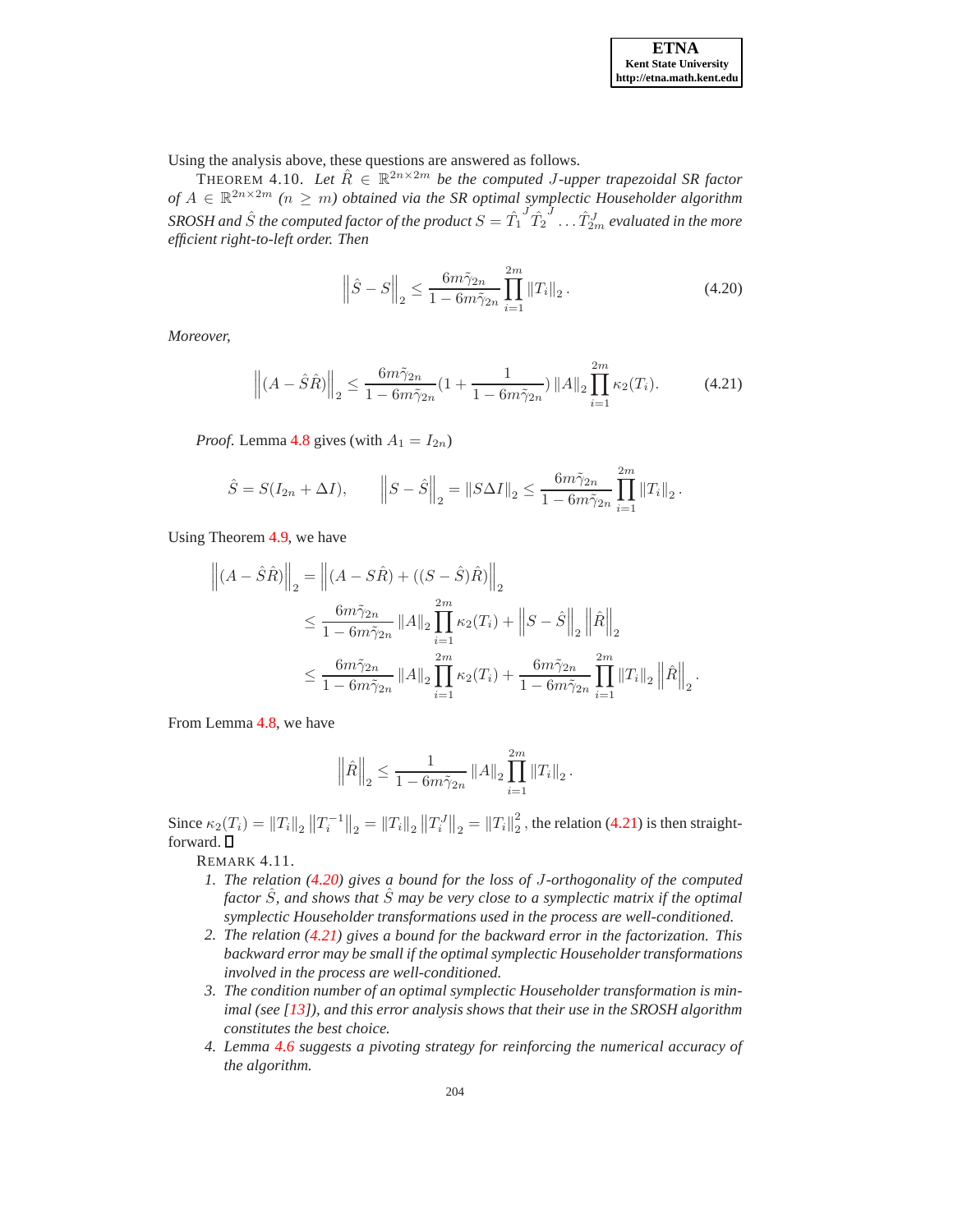

TABLE 4.1 *Residual errors in SR factors computed by SROSH for Example [4.12.](#page-16-0)*

<span id="page-16-1"></span>

| $\overline{n}$ | $  S^{J}S-I  _{2}^{\rm{SROSH}}$ | $  A - SR  ^{\text{SROSH}}_2$ |
|----------------|---------------------------------|-------------------------------|
| 8              | $1.464898e - 015$               | $1.194492e - 014$             |
| 9              | $1.464898e - 015$               | $1.749372e - 014$             |
| 10             | $1.464898e - 015$               | $3.158085e - 014$             |
| 11             | $1.464898e - 015$               | $2.842371e - 014$             |
| 12             | $1.464898e - 015$               | $6.759145e - 014$             |
| 11             | $1.464898e - 015$               | $1.149066e - 013$             |
| 12             | $1.464898e - 015$               | $2.722963e - 013$             |
| 13             | $1.464898e - 015$               | $2.692070e - 013$             |
| 14             | $1.464898e - 015$               | $4.746886e - 012$             |
| 15             | $2.031758e - 015$               | $4.711156e - 012$             |

<span id="page-16-0"></span>**4.3. A numerical example.** To illustrate numerically the J-orthogonality and backward error, we consider the following example.

EXAMPLE 4.12.

$$
A = \begin{bmatrix} M_{11} & M_{12} \\ M_{21} & M_{22} \end{bmatrix},
$$

with

$$
M_{11} = eye(n);
$$
  
\n
$$
M_{22} = diag(e^{1/2}, e, \dots, e^{n/2});
$$
  
\n
$$
M_{12} = \begin{bmatrix} 1 & & & \\ e^{-1} & 1 & & \\ & \ddots & \ddots & \\ & & e^{-1} & 1 \end{bmatrix}; \qquad M_{21} = \begin{bmatrix} 1 & & & \\ 1 & 1 & & \\ & \ddots & \ddots & \\ & & 1 & 1 \end{bmatrix},
$$

where eye is the MATLAB identity function. Errors for this example are shown in Table [4.1](#page-16-1)

The second example is  $A = rand(2n, 2n)$ , where rand is the MATLAB random function. Errors in this example are summarized in Table [4.2.](#page-17-15)

**5. Conclusion.** An error analysis of SROSH algorithm is presented. Moreover, it is showed that the loss of J-orthogonality of the computed symplectic factor  $\ddot{S}$  and the backward error of the factorization are bounded in terms of the condition number of optimal symplectic Householder transformations involved in the process. From this point of view, the free parameters as taken in optimal symplectic Householder transformations constitute the best choice. The study led us also to a pivoting strategy for increasing the accuracy of the algorithm. This will be investigated in a forthcoming paper. Computational aspects of the SROSH algorithm are studied. Storage, complexity, different implementations, factored form, block representation are discussed.

**Acknowledgement.** The authors are grateful to an anonymous referee for his useful comments and suggestions, which greatly improved the presentation.